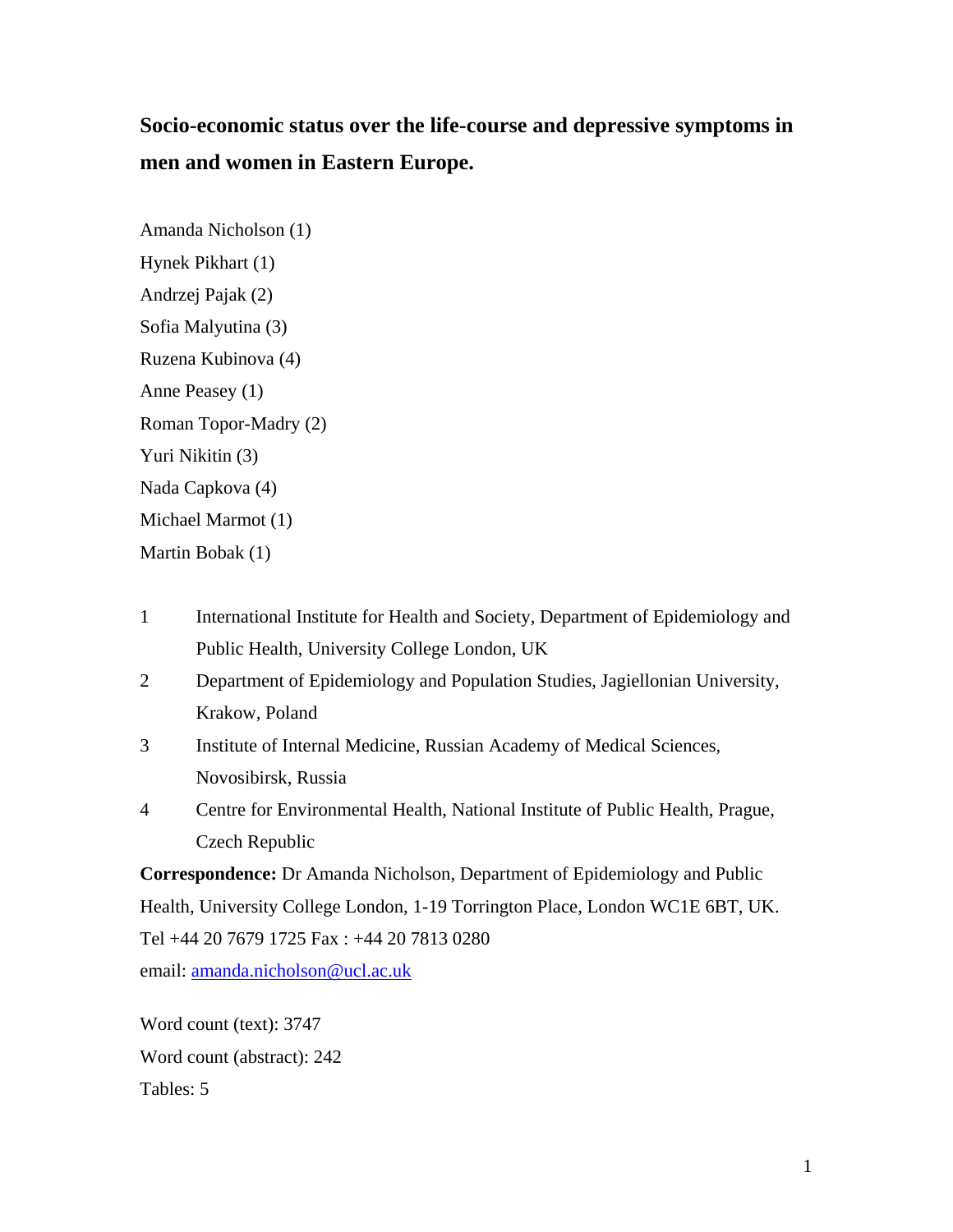# **Abstract**

**Objective:** Research into social inequalities in depression has studied western populations but data from non-western countries are sparse. In this paper, we investigate the extent of social inequalities in depression in Eastern Europe, the relative importance of social position at different points of the life-course, and whether social patterning of depression differs between men and women.

**Method:** A cross-sectional study examined 12,053 men and 13,582 women in Russia, Poland and the Czech Republic. Depressive symptoms (16 or above on the CESD-20) were examined in relation to socio-economic circumstances at three phases of the lifecourse: childhood (household amenities and father's education); own education; current circumstances (financial difficulties and possession of household items)

**Results:** Pronounced social differences in depression exist in men and women throughout Eastern Europe. Depression was largely influenced by current circumstances rather than by early life or education, with effects stronger in Poland and Russia. Odds ratios in men for current disadvantage were 3·16 [95% CI: 2·57-3·89], 3·16 [2·74-3·64] and 2·17 [1·80- 2·63] in Russia, Poland and the Czech Republic respectively. Social variables did not explain the female excess in depression, which varied from 2·91 [2·58-3·27] in Russia to 1·90 [1·74-2·08] in Poland. Men were more affected by adult disadvantage than women, leading to narrower sex differentials in the presence of disadvantage.

**Limitations:** Cross-sectional data with recall of childhood conditions were used. **Conclusion:** Current social circumstances are the strongest influence on increased depressive symptoms in countries which have recently experienced social changes. 242 words. Key words: depressive symptoms; life-course epidemiology; Eastern Europe; social deprivation.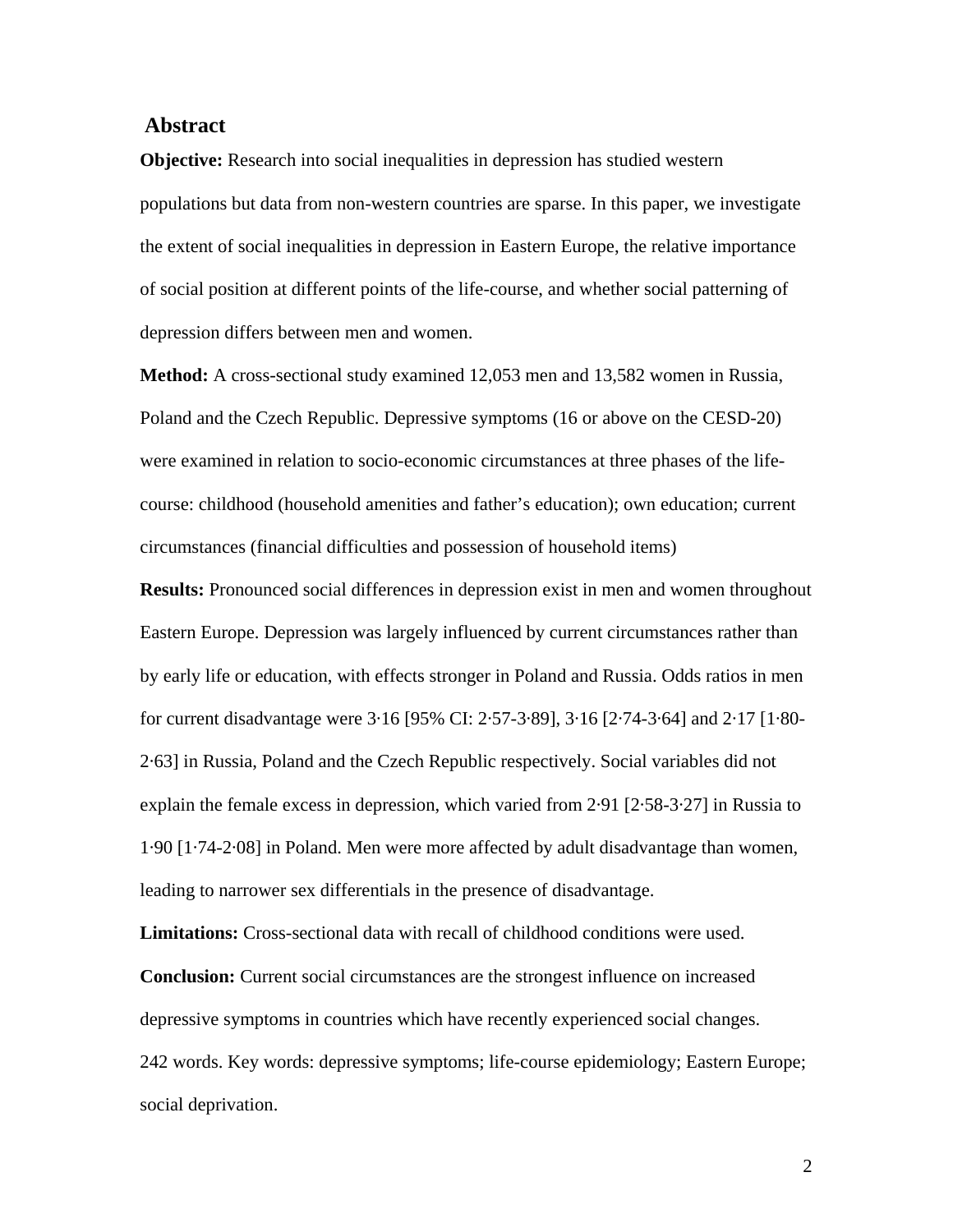# **Introduction**

Depression is one of the leading causes of ill-health and disability throughout the world.(Murray et al. 1997) Despite good evidence of exogenous factors and stress contributing to the aetiology of depression,(Gelder et al. 1985) the relationship of depression to social position and disadvantage has been less clear cut than for other psychiatric disorders. A recent meta-analysis confirmed that depression is more prevalent in more deprived social groups(Lorant et al. 2003) but the nature and underlying causes of social inequality in depression remain unclear.

Most of the existing studies on social position and depression report on populations in America or western Europe. Given the background of great social upheaval, widespread hardship and increasing mortality in Eastern Europe,(Marmot et al. 2005) the role of depression as a mediator between social factors and physical ill-health(Gallo et al. 1999) is potentially important. In addition, examining the relationship between social variables and depression in societies which have been organized in a fundamentally different way to those in the West may provide new insights into our understanding of the social determinants of depression.

Research on the epidemiology and aetiology of depression has long realised the potential importance of the life-course. For example, Brown and Harris described the effects of adverse childhood emotional experiences on adult mental health.(Brown et al. 1978) However, the importance of social position at different points of the life-course for adult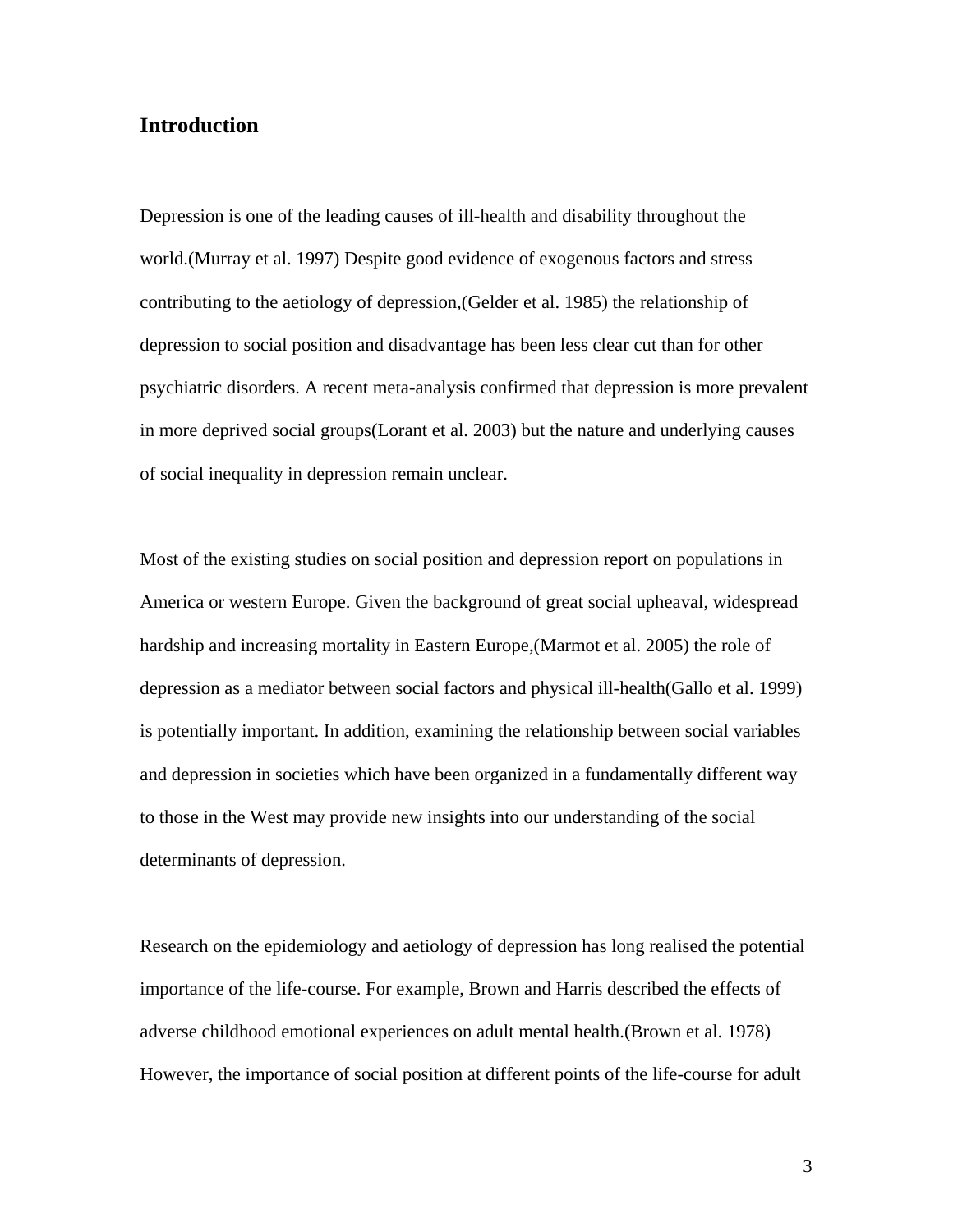depression has been less extensively studied. It is plausible that privilege in early life and high education protect against adult adversity leading to depression. Existing work in the West has found some evidence of an enduring effect of both childhood social disadvantage and low education on adult depression independent of adult circumstances (Gilman et al. 2002; Kessler et al. 1997; Lundberg 1993; Power et al. 1997) but the impact on health of adverse social circumstances during the life course may differ in Eastern Europe.

Women have been found to have higher rates of depression than men in all countries studied.(Kuehner 2003; Weissman et al. 1984; Weissman et al. 1996) The reasons for this sex differential are not fully understood but social rather than biological factors are thought to predominate.(Kuehner 2003) Research in the US has suggested that women benefited more from education than men and that the sex differential narrowed in the most privileged groups.(Gilman et al 2002; Ross et al. 2006) This needs to be examined in different populations with different social structures.

In this report, we used a large population-based study in Russia, Poland and the Czech Republic to address three related questions: first, whether social inequalities in depression exist in Eastern Europe; second, what is the relative importance of social position at different points of the life- course; and third, whether the social pattern of depression in Eastern Europe differs between men and women.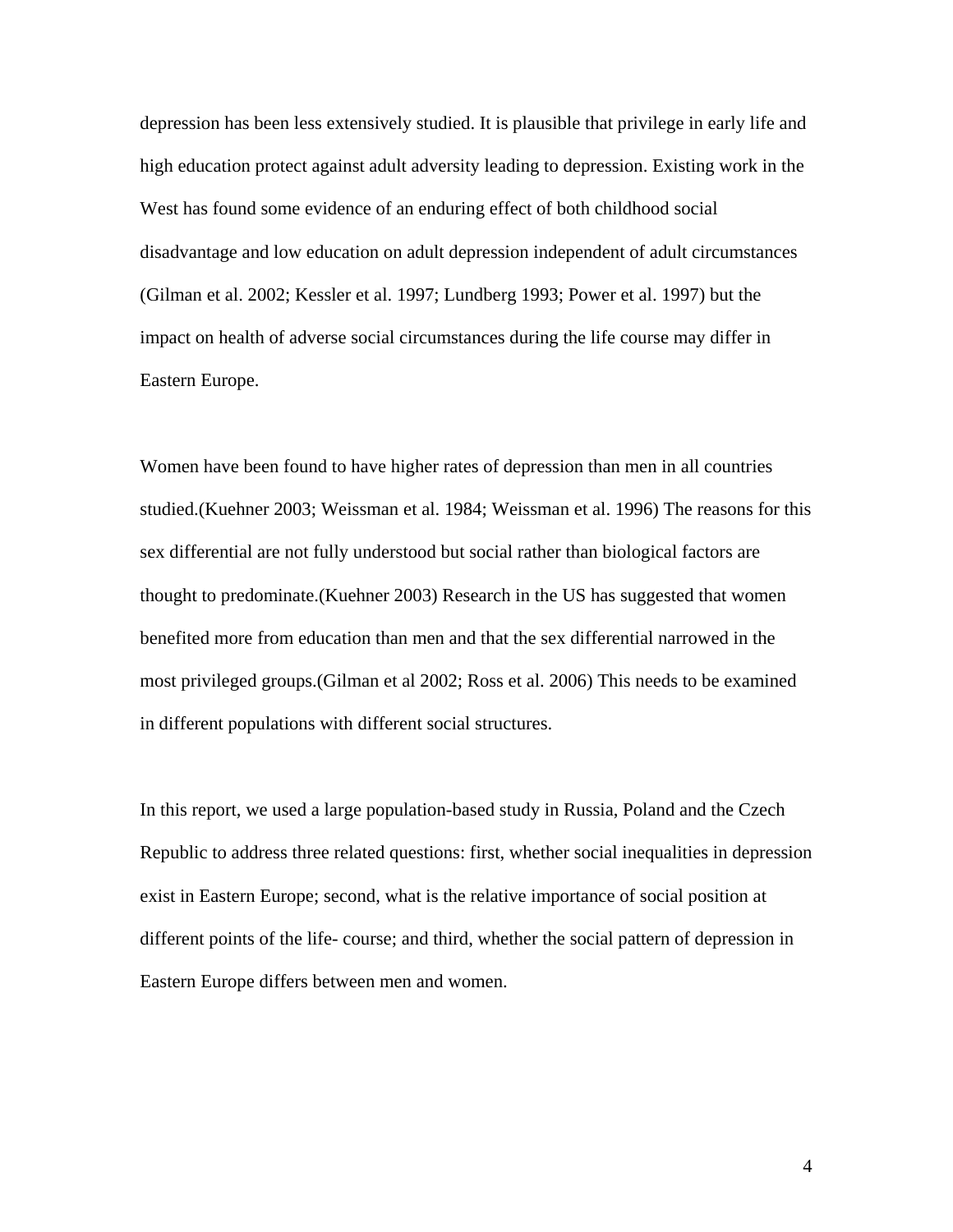# **Methods**

## *Study populations and subjects*

The HAPIEE (Health, Alcohol and Psychosocial factors In Eastern Europe) study consists of three cohorts in Russia (Novosibirsk), Poland (Krakow) and six centres in the Czech Republic (Havirov/Karvina, Hradec Kralove, Jihlava, Kromeriz, Liberec and Usti nad Labem). Full details of the study methodology have been published elsewhere.(Peasey et al. 2006) Briefly, the cohorts consist of random samples of men and women aged 45-69 years old at baseline, stratified by gender and age, and selected from population registers. A total of 28,947 individuals completed the questionnaire with an overall response rate of 59%. However subsequent investigation of subsamples of nonrespondents has indicated that a sizeable proportion on non-respondents had moved away or died before the start of the study, so that the true response rate is likely to be 5-10% higher. An error in the interviewer protocol in Novosibirsk led to 2452 interviews being excluded; this report is thus based on 12,053 men and 13,582 women with valid data. The study received ethical approval from the UCL/UCLH joint research ethics committee and from ethical committees in each participating country. All participants gave informed consent.

#### *Measurements*

Depressive symptoms were assessed using the Center for Epidemiological Studies-Depression (CESD) scale.(Radloff 1977) This instrument comprises 20 questions on how frequently in the past week the participant has experienced a range of psychological and some physical symptoms. Responses (range 0-3) were summed up, and subjects with a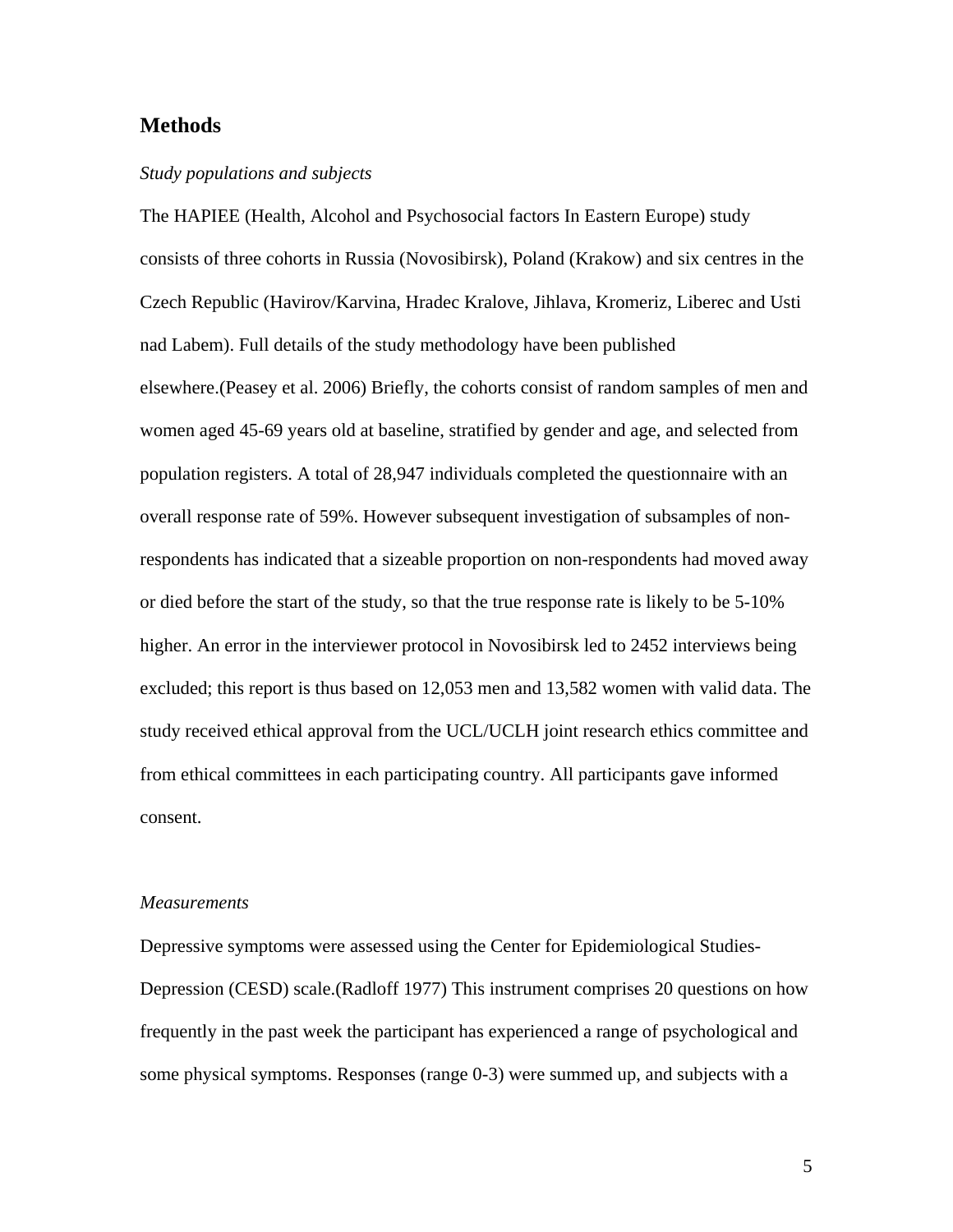score of 16 and above (shown to be predictive of major depressive disorder in a range of populations(Beekman et al. 1997; Lyness et al. 1997; Roberts et al. 1983)) have been classified as having depressive symptoms, here called depression.

Childhood disadvantage was assessed by access to household amenities when the participant was 10 years old (cold water tap, hot water tap, radio, fridge, kitchen, toilet). The items were summed and divided into approximate tertiles within countries. Adult height was used as a marker of childhood nutrition. Less than primary or no formal education of the participant's father was used as a marker of disadvantage (not available in the Czech Republic).

Participant's own education was classified into 4 point scale (primary or less, vocational, secondary or university) and analysed as both categorical and linear variables; education was also used as a dichotomous (primary/vocational versus secondary/university) variable.

Adult disadvantage was assessed by two dimensions. First, participants were asked in three separate questions if it ever happened that they did not have enough money for food, for clothes or ever had problems paying the bills. Each question had five response levels: all the time, often, sometimes, rarely or never. Participants who answered "often" or "all the time" to any one of these questions were classed as having financial difficulties. Second, subjects reported ownership of household items (microwave, dishwasher, washing machine, colour TV, car, freezer, cottage, satellite TV, video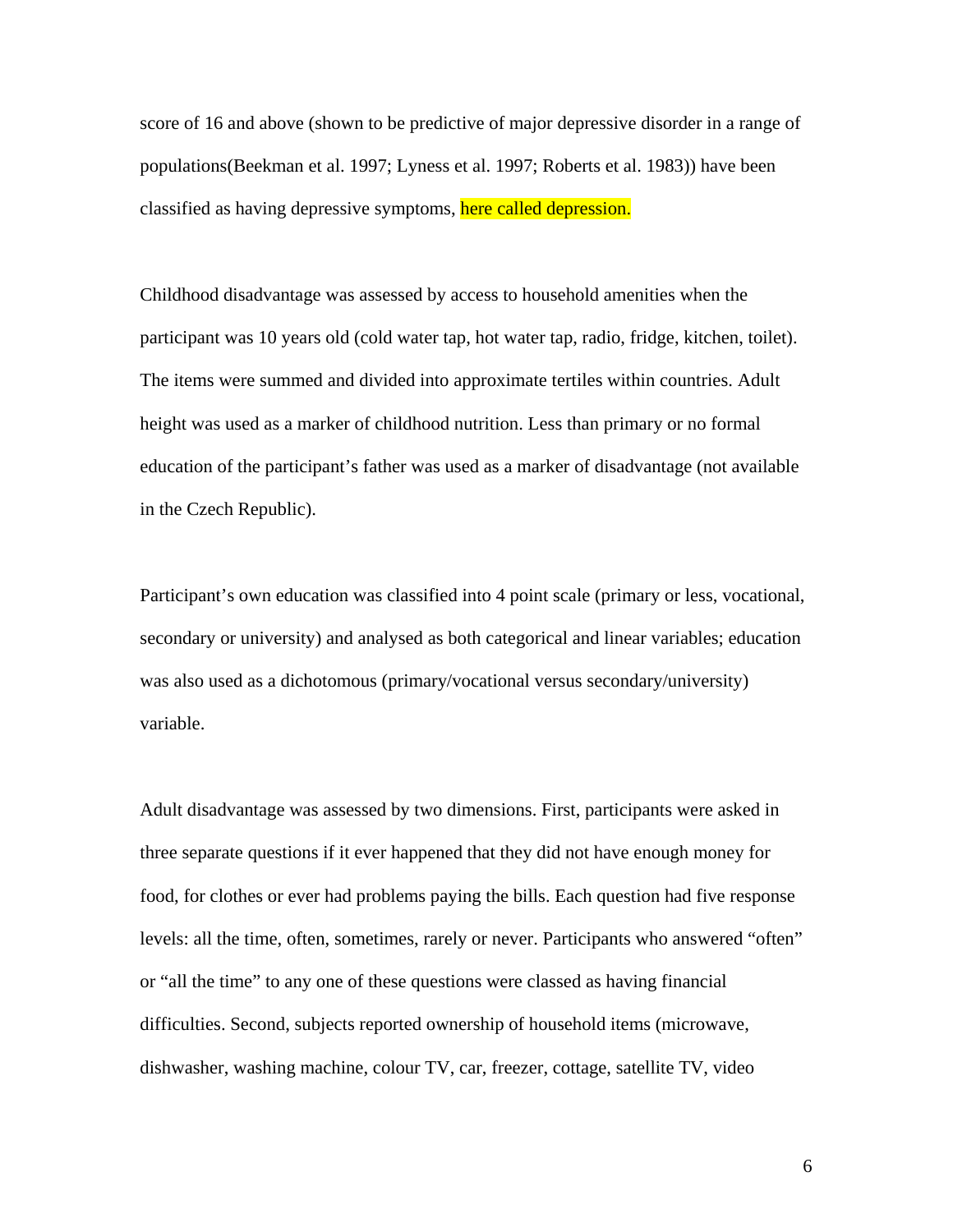recorder, camcorder, mobile phone, telephone). The items owned were summed and divided into tertiles within countries. A summary measure of adult disadvantage was positive if a participant was either in the bottom tertile of household items or reported financial problems; and a cumulative score (0-2) was created according to how many markers of disadvantage were present.

Based on these analyses one socio-economic indicator for each stage of the life-course (childhood education, adult) was selected and combined to describe life trajectories, with upper case denoting disadvantage in that period e.g. CEA indicates disadvantage in all three periods. Similar methodology, creating a trajectory of exposure, has been used previously (Hallqvist et al. 2004; Naess et al. 2006; Nicholson et al. 2005).

#### *Statistical analyses*

Cross-tabulation and logistic models were done within sex and country groups using Stata version 8.2 (StataCorp LP, Texas, USA). Logistic regression models were ageadjusted using age divided into 5 year age-groups as a categorical variable. Interactions (between socioeconomic measures and country or sex) were tested by including crossproduct terms in either country- or sex-specific models, with significance assessed using likelihood-ratio tests.

# **Results**

The prevalence of depression was higher in women than men in all countries (Tables 1 and 2). Men in Poland had the highest prevalence of depression (20·4%) with prevalence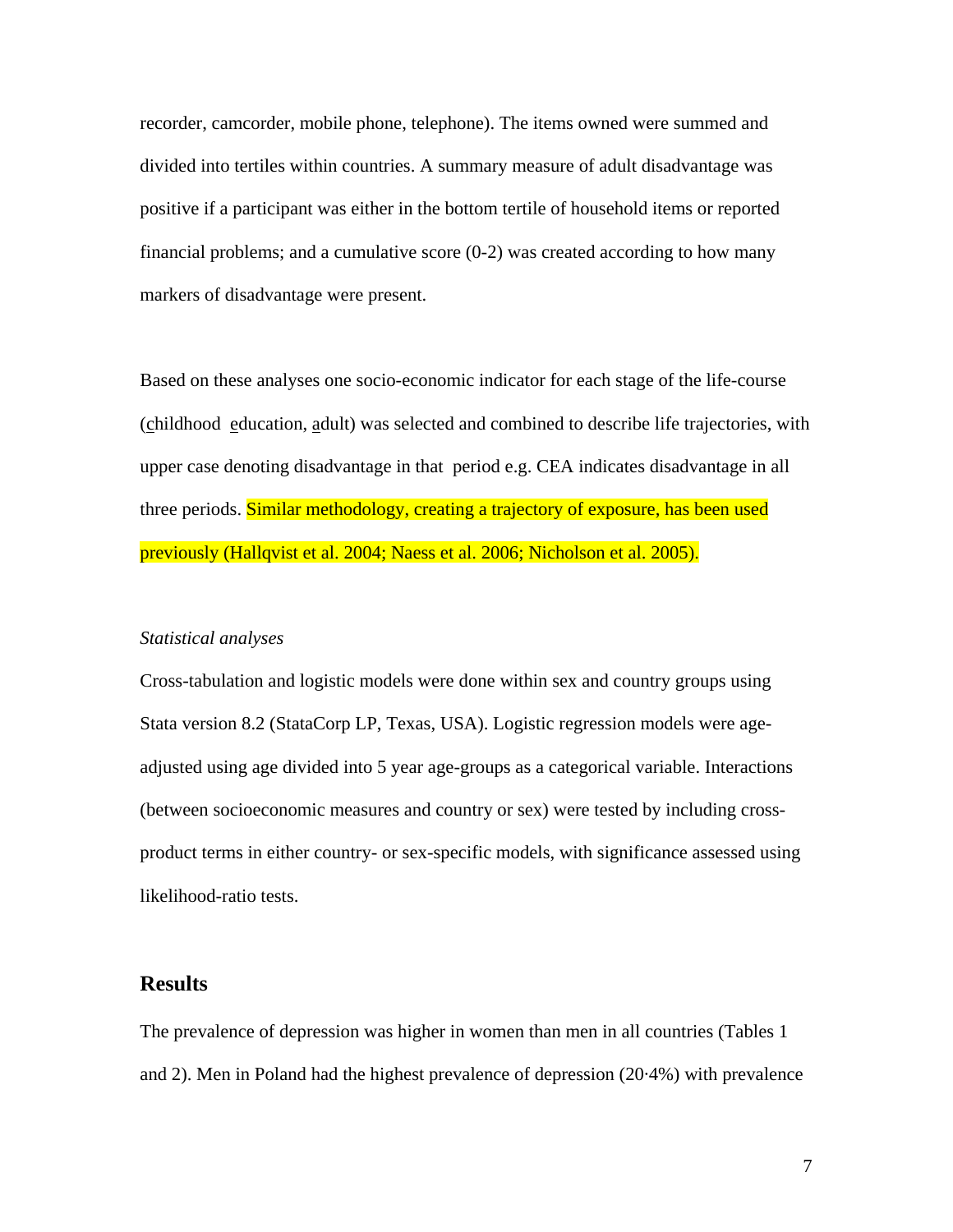in Russian and Czech men similar (15·0 % and 14·1% respectively); the median CESD scores were 9, 9 and 8, respectively (not shown in table). Russian and Polish women both reported high levels of depression (33·7 % and 32·9% respectively) with prevalence lower in Czech women 24·1%; median scores were 12, 11 and 10, respectively (not shown in table). Associations with age were weak (not shown in table). The sex differential was highest in Russia, 2·91 [2·58-3·27] compared to 1·95 [1·74-2·18] and 1·90 [1·74-2·08] in the Czech Republic and Poland respectively (interaction term for country, p<0·01). Depressive symptoms were lowest in married men and women in all countries. The increase in risk of depression for single /divorced/ widowed women was less than that in men in Russia and Poland,  $p<0.01$  for interaction terms for sex. The increase in depressive symptoms associated with divorce was greater in Poland than in the other two countries; odds ratios compared to married men and women were 2·50 [1·93-3·22] and  $2.01$  [1.66-2.44] (interaction terms for country,  $p=0.09$  and  $p<0.01$  in men and women respectively, results not tabulated).

## *Childhood disadvantage*

Men in the Czech Republic and Poland with fewer amenities were more likely to report high depressive symptoms, but in Russian men the association was not significant (Table 1). In women (Table 2), the associations were present in all countries but stronger in the Czech Republic (interaction term for country,  $p= 0.05$ ). Father's education below primary was associated with approximately a 50% increase in depression in men and women in Poland and Russia. Height was not associated with depressive symptoms in any country.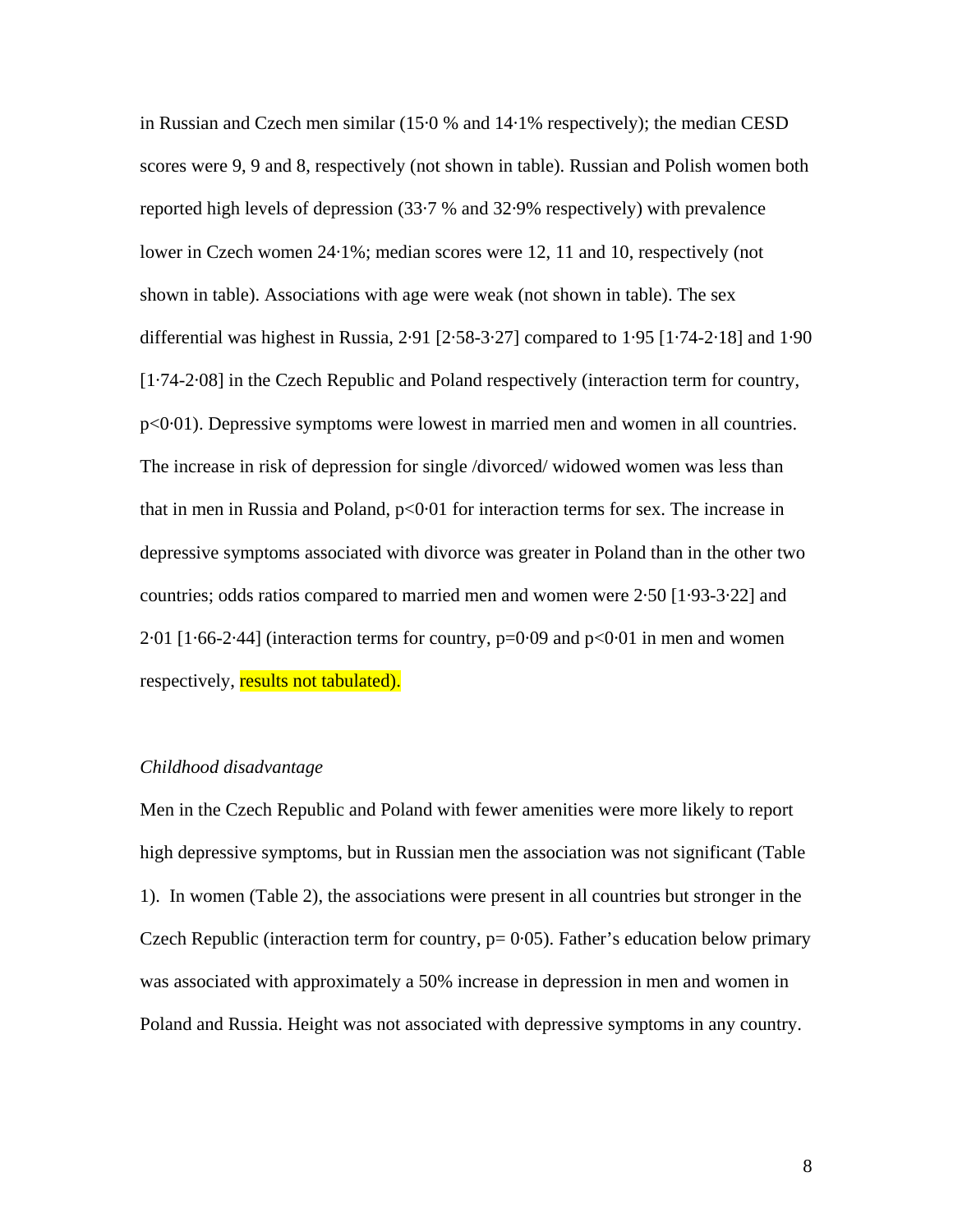There were no consistent sex differences in the effect of childhood disadvantage on adult depression.

# *Own Education*

Educational gradients in depression were present in all countries and in both sexes. Gradients were stronger in Poland and the Czech Republic than in Russia but the interaction term for country was marginally significant for women only  $(p=0.06)$ . There was little evidence for a differential impact of education on depression between sexes, with only the effect of secondary education in Russia being stronger in women (interaction term for sex,  $p=0.03$ ).

#### *Adult disadvantage*

The overall levels of difficulties were higher in Russia, and women were more likely than men to report financial difficulties in all countries. Both financial difficulties and possession of household items were strongly associated with depression in all countries so that the summary measure of any adult economic disadvantage was associated with a two to three times increased risk of depressive symptoms. The effects of any adult disadvantage were stronger in men than in women in Russia (interaction term for sex  $p<0.01$ ) and in Poland ( $p=0.02$ ). The effects of adult disadvantage were stronger in Poland and Russia than in the Czech Republic in both sexes (interaction term for country, p<0·01 for men and p=0·02 for women). The age-adjusted odds ratios of depression for both markers of adult disadvantage in the cumulative score versus none were 5·50 [4·15- 7·29], 5·03 [3·89-6·49] and 5·47 [3·90-7·70] in Russian, Polish and Czech men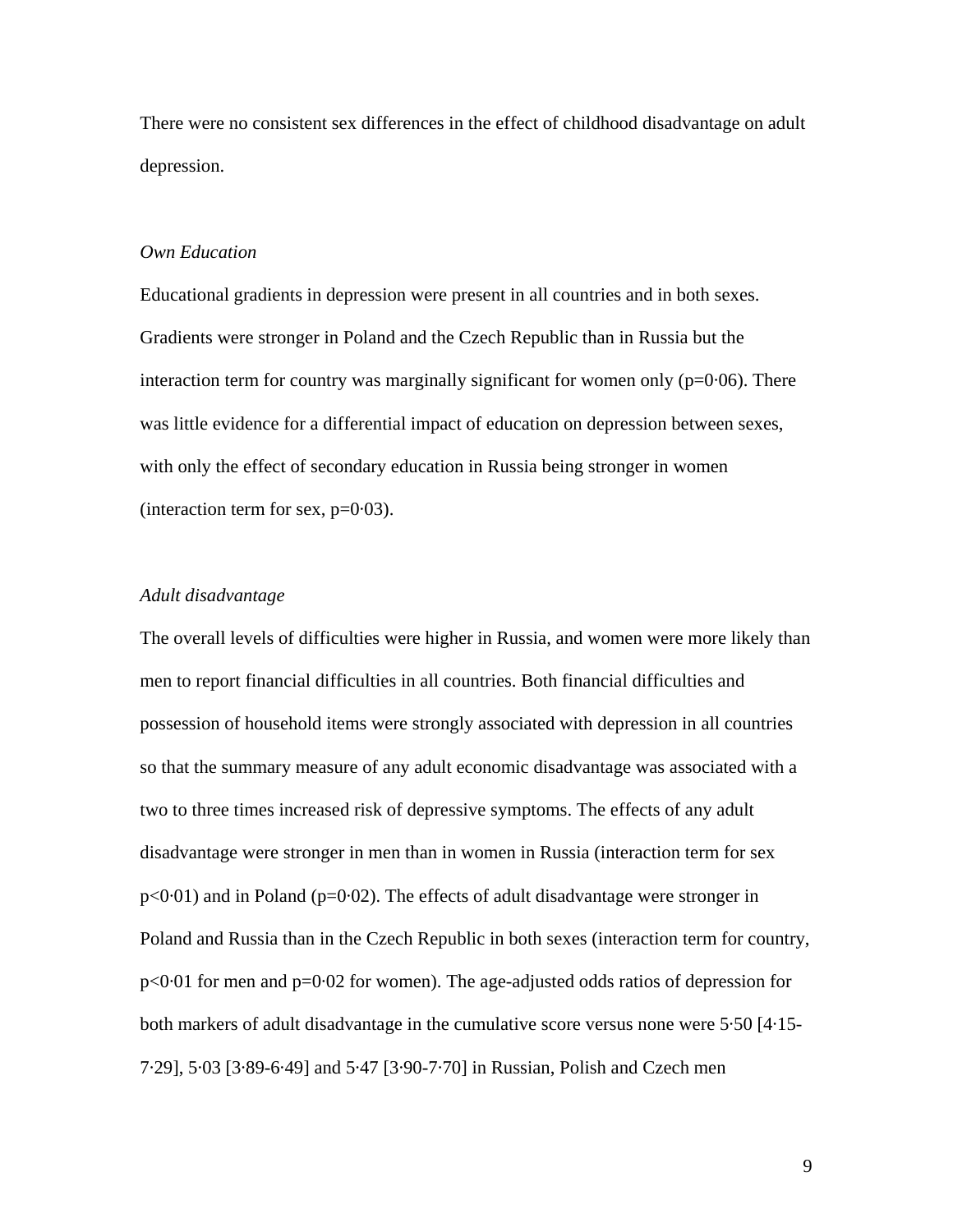respectively and 3·21 [2·67-3·86], 4·35 [3·58-5·29] and 3·33 [2·62-4·26] in Russian, Polish and Czech women.

## *Comparing childhood, education and adulthood*

Table 3 shows the effect of one selected measure from each period of the life-course (bottom tertile childhood amenities, own education dichotomized as primary/ vocational versus secondary /university; and any marker of adult disadvantage). Current adult economic disadvantage was the associated most strongly with depression in all groups and its effect was reduced only marginally by adjusting for social disadvantage at other periods of the life-course and for marital status. The effect of adult disadvantage remained weaker in the Czech Republic for both sexes in the adjusted models (interaction terms for country  $p > 0.01$  for men and  $p = 0.02$  for women). Additional adjustment for alcohol consumption, including binge drinking, reduced the effects of adult disadvantage only marginally (not shown).

The effect of childhood disadvantage on adult depression was weakened further by adjustment for other social variables and was significant only in Polish men and in the Czech Republic (interaction terms for country  $p>0.1$  for men and  $p=0.05$  for women). In the multivariate model, education was not associated with depression in men and only weakly so in Czech and Polish women.

## *Life-course trajectory*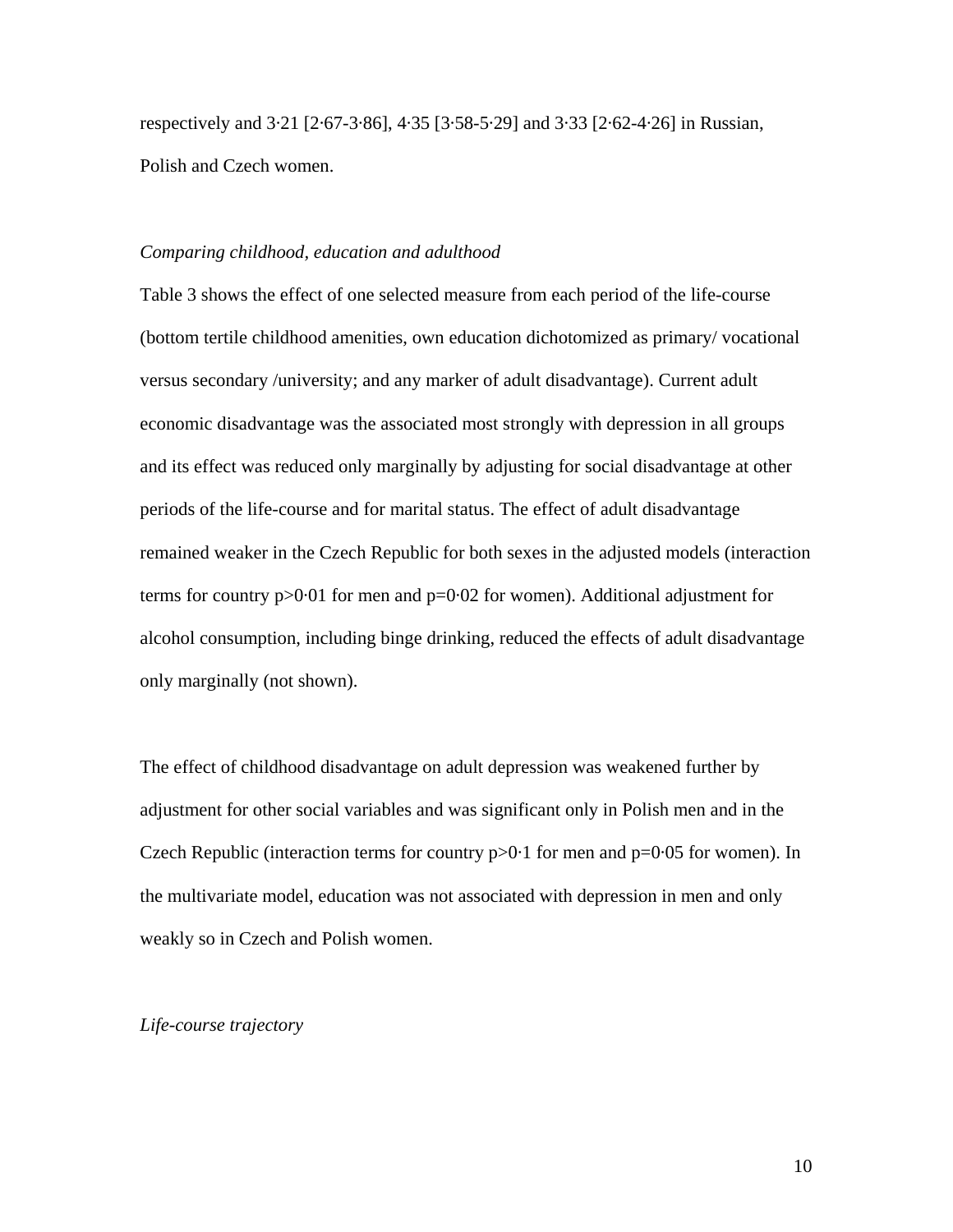Considerable tracking of social status across the life-course was seen in all countries (Tables 4 and 5). For example, only 27% of Russian men who reported neither childhood disadvantage nor low education reported adult disadvantage compared to 52% of those with both childhood disadvantage and low education. In the Czech Republic the corresponding proportions for men were 16% and 42%. The presence of adult disadvantage was the most important predictor of depressive symptoms in men with the contribution of education and childhood weak. There was more evidence of accumulation of disadvantage in Polish men, with the most disadvantaged group (CEA) having an odd ratios for depressive symptoms of 4·11 compared to the group with no disadvantage (cea), whereas the odds ratio was 3·23 for men with only adult disadvantage (ceA).

Women reported more depression than men at every level of the trajectory variable in every country. The sex differential narrowed in Russia and Poland with the presence of adult disadvantage, due to the greater increase in depressive symptoms in men. In Russia the sex differential was 3·27 [2·44-4·37] in the group with no disadvantage (cea), 2·35  $[1.67-3.33]$  in the most deprived group (CEA) and  $1.77$   $[1.31-2.38]$  in the group with only adult difficulties (ceA) (interaction term p=0·07).

# **Discussion**

As far as we are aware this is the first study to examine the contribution of social position at different points of the life-course to depressive symptoms in adult life in Eastern Europe. In this large population-based study, we found strong social inequalities in depression in men and women throughout Eastern Europe, with men in the most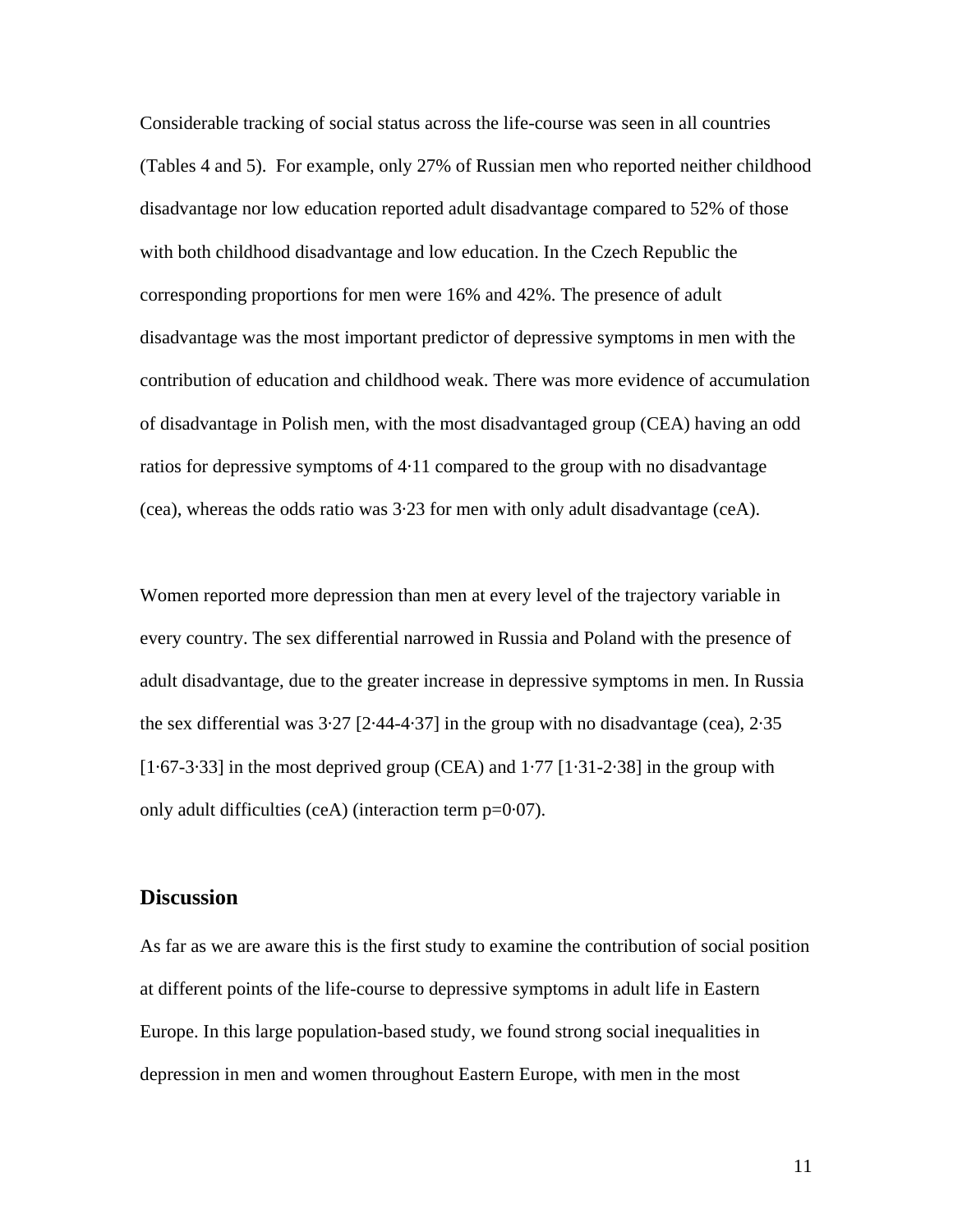disadvantaged groups up to five times more likely to report high depressive symptoms. Social differences in depression in Eastern Europe were more strongly associated with current economic circumstances than with early life conditions or education. Social variables did not explain the sex differences in depression but the sex differential was narrowed by the presence of adult disadvantage. We found little evidence for an enduring protective effect of education in either sex, or that women gained more from education than men.

#### *Limitations of the study*

There are certain limits to this international study. First, although the CESD is one of the most internationally recognized and extensively validated instruments,(Fountoulakis et al. 2001) it is not a measure of clinical depression. Participants who score above the threshold of 16 points include people with minor distress states and anxiety disorders and the scale may also detect some stable facets of personality such as high negative affectivity.(Watson et al. 1984) However Lorant found that the social gradient was greater for clinical depression measures than for depressive symptoms suggesting that we are not overestimating social differences.(Lorant et al 2003) Elevated depressive symptoms are an important public health issue in their own right as they have been shown to be associated with an increased risk of CHD.(Ferketich et al. 2000; Penninx et al. 1999)

Second, comparisons between countries may be affected by different translations and interpretation of the CESD. The CESD has been successfully used in many different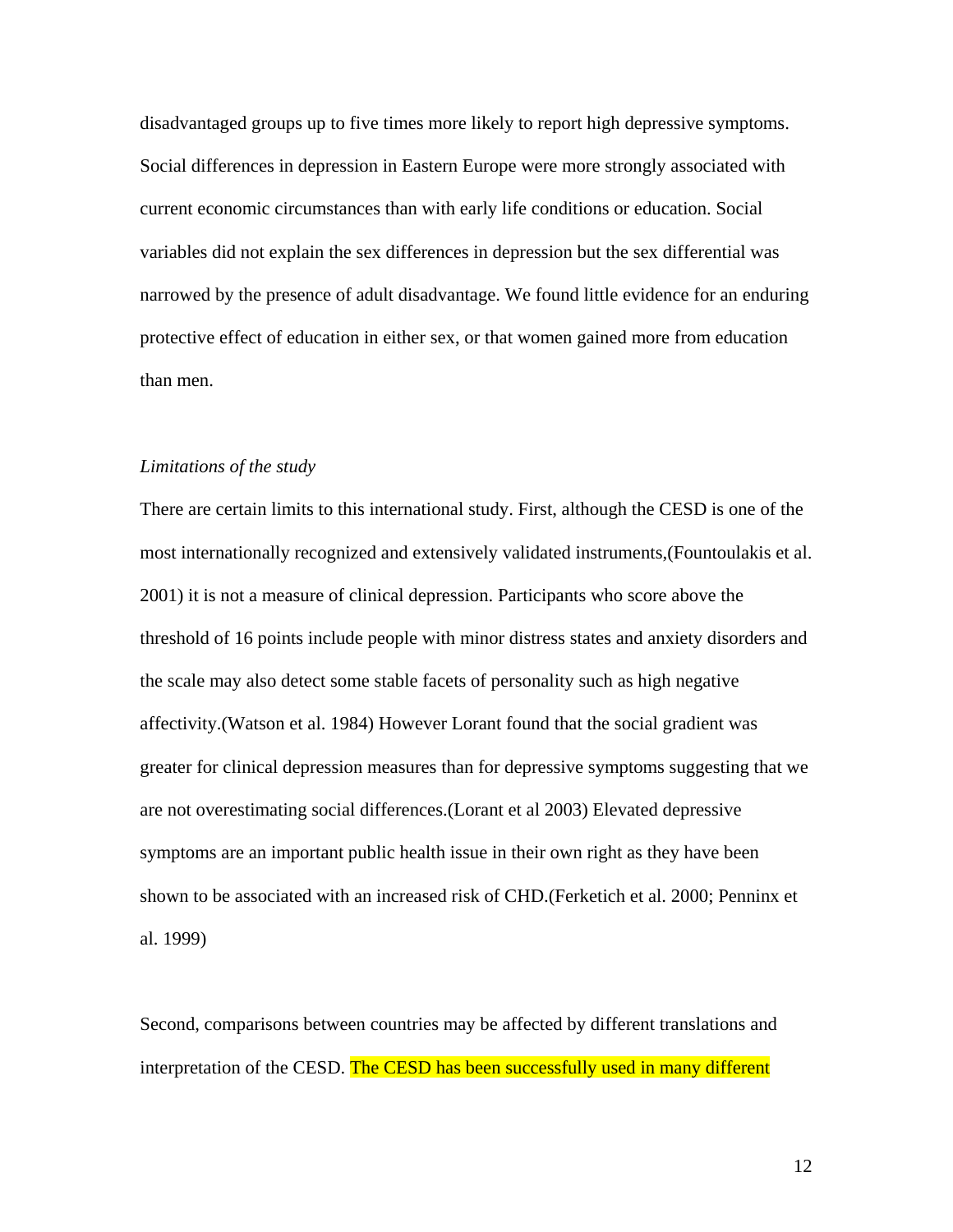countries, including Poland, Russia (Andriushchenko et al. 2003) and the Czech Republic (Osecka 1999). The translations used in this study has been validated in Poland (Dojka et al. 2003) but not formally in Russia or the Czech Republic and it is possible that the instrument may be operating differently in the various countries. However, given the good internal consistency of the CESD and similar associations of depressive symptoms in the three countries, this is unlikely. The mode of administration of the CESD differed between countries, with self-report in the Czech Republic and interviewer-administered in Poland and Russia. There is evidence that using an interviewer may lead to under-reporting(Chan et al. 2004) but we found lower levels of depressive symptoms in the Czech Republic. We used the same cut-point of 16 in all countries and to ensure that this was not creating artificial differences between countries, analyses were repeated using both the CESD score as a linear variable and with a higher cut-point of 20. The results were similar to those reported here, with the effect of adult disadvantage predominant, and stronger in Russia and Poland than in the Czech Republic.

Third, self-reported cross-sectional data are not ideal for an examination of the lifecourse. Recall of conditions in earlier periods of life may be inaccurate, leading to a dilution of associations, or can be affected by current mental state, leading to an overestimate of the association with depression. However other work, using a lifegrid method, has demonstrated accurate recall of similar material conditions in childhood fifty years later (Berney et al. 1997). Similarly, depressed participants may report their current situation more adversely. Such biased reporting may account for some of the association between financial difficulties and depression, but the other social variables, such as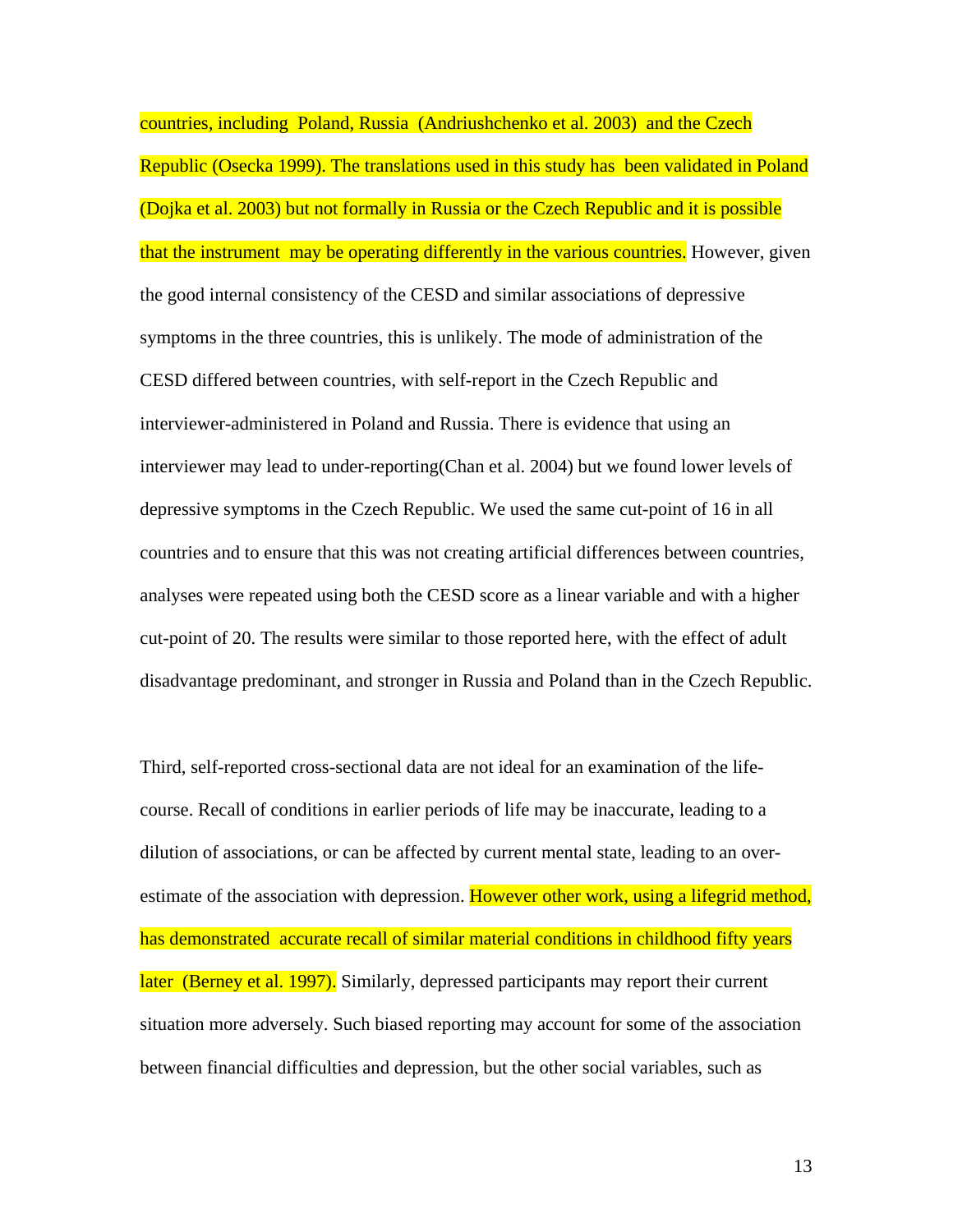childhood amenities, father's education, own education and possession of household items, are factual recall rather than subjective assessment, and are therefore less prone to such bias. This may contribute to the stronger associations seen between depression and current conditions.

Finally, cross-sectional data have limited capacity to assess reverse causality, i.e. how much of the observed associations between social disadvantage and depression are due to depression affecting social functioning and thus reducing economic position. Clinical depression is a recurring disease which may affect life chances. Lorant(Lorant et al 2003) found that social differences were greatest for persistent depression. We do not have longitudinal data to look at persistence and it is possible that those who report adult adversity have suffered from depression throughout their lives and hence have been less able to cope with recent changes. Childhood conditions or father's education are unlikely to have been affected by the participant's own mental state, although a genetic tendency to depression might affect the associations. This is also consistent with our findings of weaker associations with earlier periods of life. The study design requires caution when inferring causality from the associations reported here.

#### *Differences between countries*

The prevalence of depressive symptoms was lowest in the Czech Republic in both sexes, similar to findings from our pilot study (on a different sample) in 2000,(Bobak et al. 2006) but differences between countries were not dramatic and the rates were in the range of those reported elsewhere e.g. in Spain (12% and 39% in men and women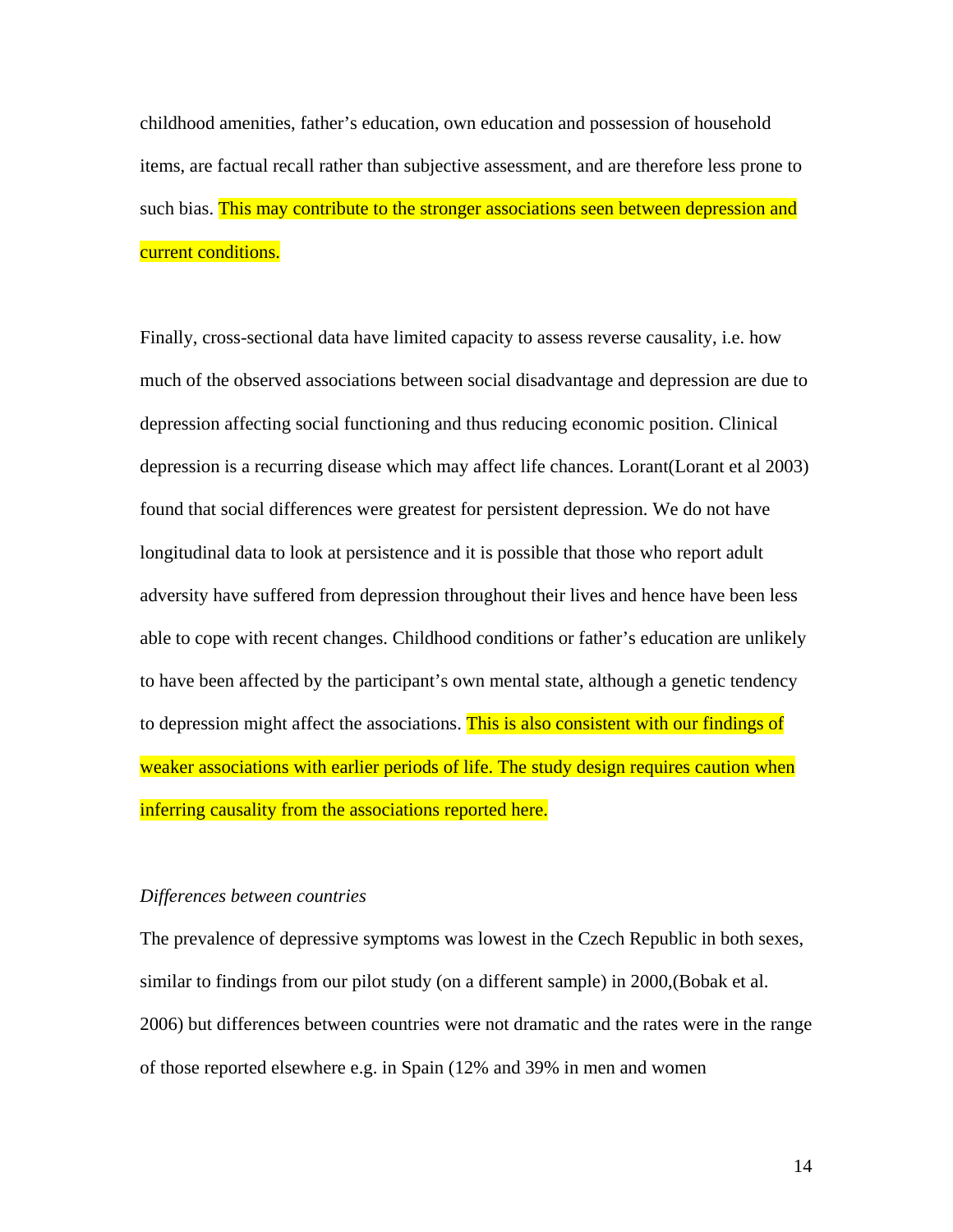respectively),(Zunzunegui et al. 2001) Korea (35% and 42% in men and women respectively)(Kim et al. 2005) and the UK (39%).(Weich et al. 2002) Overall, depressive symptoms did not seem systematically associated with societal disruption.

In all countries there was clear evidence of tracking of social conditions across the life– course. This phenomenon is well recognised in western countries(Kuh et al. 1991; Kuh et al. 1997) but has been rarely documented in Eastern Europe.(Nicholson et al 2005) We found differences between the countries in the associations between social position at different stages of life and adult depression. The effect of childhood disadvantage was stronger in men and the effect of adult disadvantage was weaker in both sexes in the Czech Republic. No effect of social disadvantage from childhood was found in Russia or in Polish women. Education was included as a measure of early adult social status but as the associations in Tables 4 and 5 show, it is influenced by childhood (or adolescent) social conditions (working perhaps via influences on educational development and economic pressure to leave education) and in turn influences adult social conditions. The education effect on depression was modest in all countries, with the unadjusted effect largely due to tracking across to improved adult circumstances rather than an independent protective effect.

Previous work on social position during the life-course and adult depression in the US and western Europe found some evidence of an enduring independent effect of childhood social disadvantage on adult depression,(Gilman et al 2002; Kessler et al 1997; Lundberg 1993; Power et al 1997) and specifically education has been shown to be related to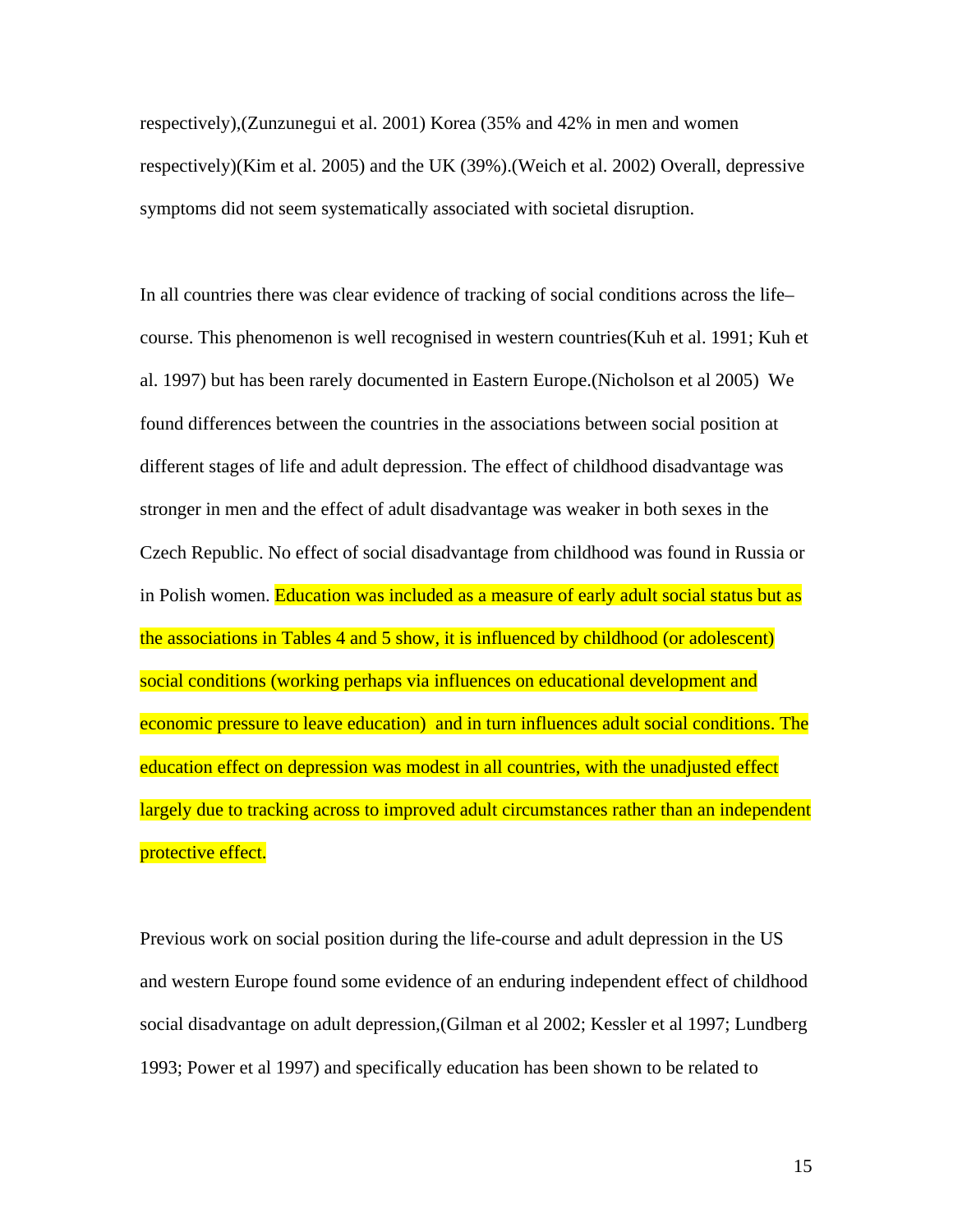depression in western populations.(Gilman et al 2002; Lorant et al 2003; Miech et al. 2005; Ross et al 2006) For example, Gilman in the US reported a 70% increased risk of major depression in participants whose fathers were in manual occupations during their childhood and a 70% increased risk in participants with fewest years of education.(Gilman et al 2002) This is stronger than the 20-50% increased risks seen in this study.

The weak or absent effects from earlier life-course periods seen in this study may reflect that our study population was older (Gilman et al 2002) but another explanation is that we used a different outcome from previous western studies (symptoms rather than depressive illness). The persistent effect of education is weaker in western studies which have examined a combined endpoint of common mental disorder (including depression and anxiety) (Kessler et al. 1994; Lewis et al. 1998). Data from developing countries are sparse but one study from Brazil found that education was more strongly associated with common mental disorder than income, suggesting a stronger effect of earlier life periods which we did not find. (Araya et al. 2003) It is also possible that, for example in Russia, childhood conditions were poor for so many people, that it loses its predictive strength. However, perhaps the most likely explanation is that the severity of current circumstances in Russia (and less so in Poland) is drowning out any persistent effects on mental health from childhood. The finding that adult disadvantage is more strongly associated with depression in Russia and Poland than in the more affluent Czech Republic is consistent with this explanation.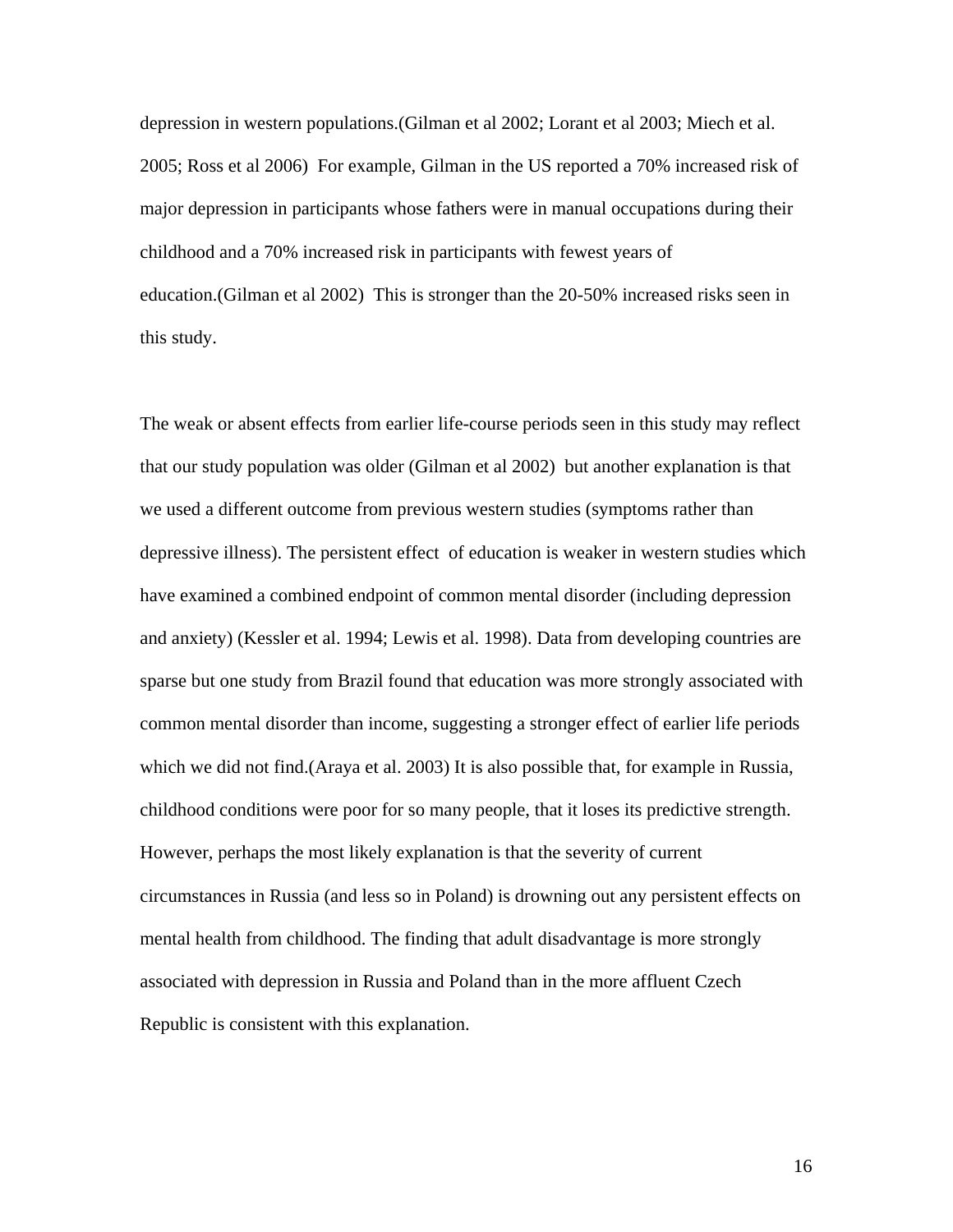#### *Differences between men and women*

The higher reporting of depressive symptoms in women is consistent with previous studies. In different countries, the female /male ratios in unipolar depression range between 1.5 and 3.0. The reasons underlying the female excess in depression are not clear but it has been suggested that it is more due to social roles than to genetic or hormonal effects.(Kuehner 2003) Russia has a high sex ratio of 2.9 with men reporting levels of depression similar to Czech men whereas Russian women report the highest prevalence, suggesting that Russian men may be reluctant to report distress symptoms.

Lorant's meta-analysis(Lorant et al 2003) found that the social gap in depression was wider in women but did not report whether this was seen with both income and education measures. Other studies have suggested that the impact of childhood social circumstances or education on adult depression might be greater in women(Gilman et al 2002; Ross et al 2006) and that the female excess was smaller in more privileged groups.(Ross et al 2006) We found little evidence that the effect of childhood or education was stronger in women: the only significant interaction term in the multivariate models between sex and childhood disadvantage was in Poland, where men were more affected than women. In addition, men were more affected by current circumstances than women in Russia and Poland. Hence the sex differential was smallest in the most disadvantaged groups, conflicting with findings in more affluent countries.

#### *Conclusions*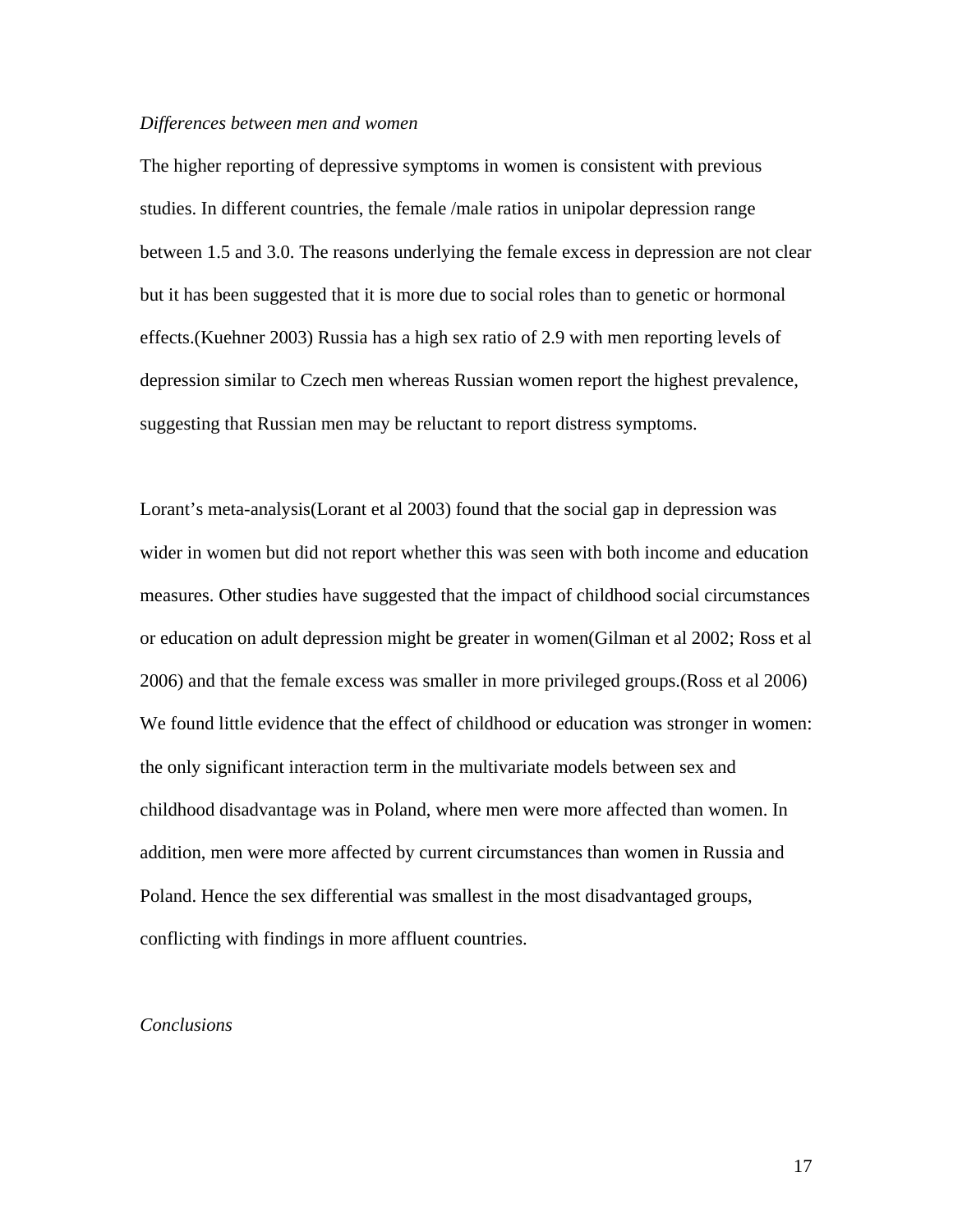These results indicate that the determinants of depression may differ between stable affluent countries in the western world and countries where current conditions are more challenging. We found that current social circumstances were the primary influence on increased depressive symptoms in countries undergoing rapid societal change. This offers the prospect that improving current conditions might reduce the burden of distress, particularly in men.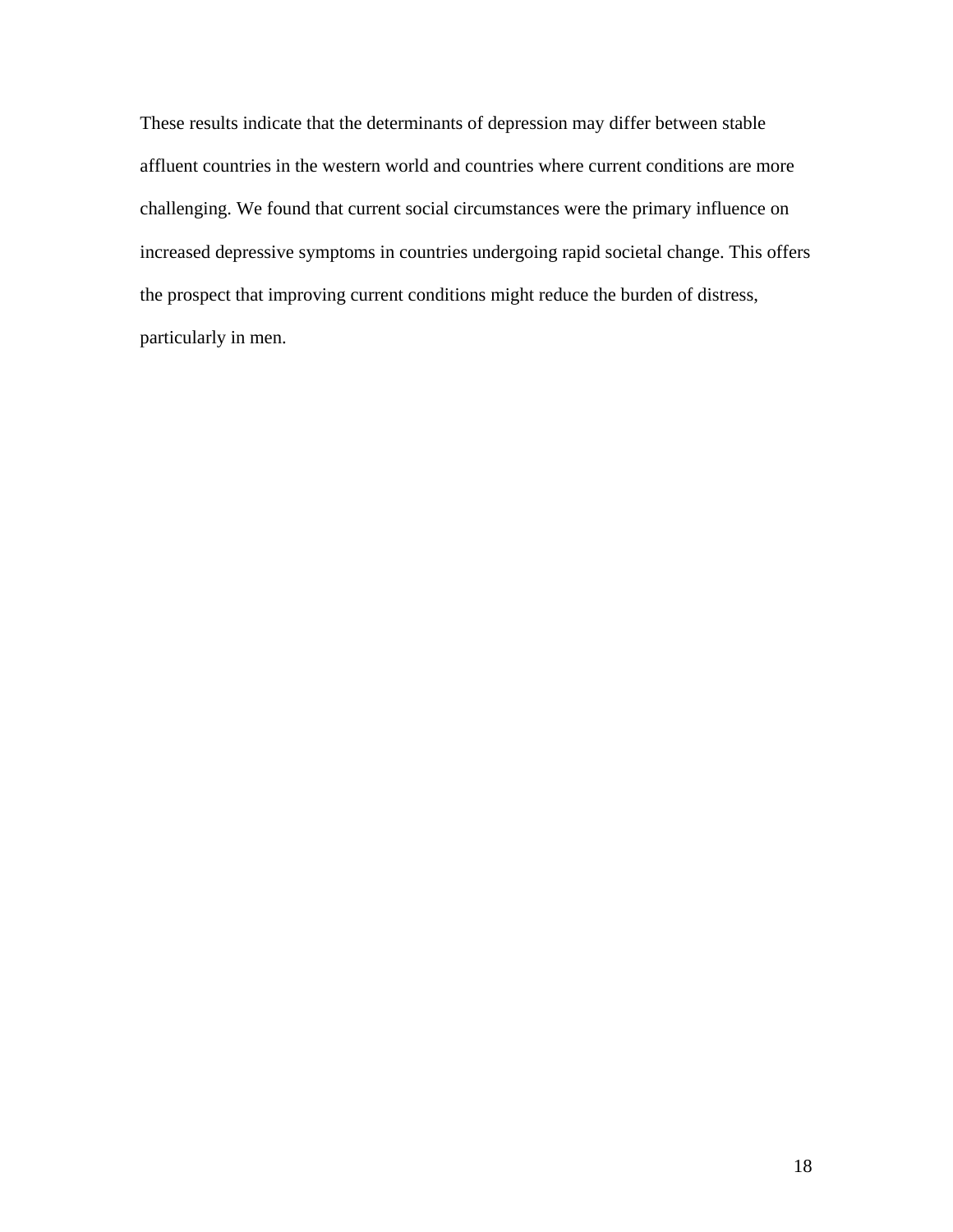# **References**

Andriushchenko AV, Drobizhev MI, Dobrovol'skii AV. 2003. [A comparative validation of the scale CES-D, BDI, and HADS(d) in diagnosis of depressive disorders in general practice]. Zh.Nevrol.Psikhiatr.Im S.S.Korsakova. 103, 11-18.

Araya R, Lewis G, Rojas G, Fritsch R. 2003. Education and income: which is more important for mental health? J Epidemiol Community Health. 57, 501-505.

Beekman ATF, Deeg DJH, van Limbeek J, Braam AW, de Vries MZ, Van Tilburg W. 1997. Criterion validity of the Center for Epidemiologic Studies Depression scale (CES-D) : results from a community-based sample of older subjects in the Netherlands. Psychol Med. 27, 231-235.

Berney LR,Blane DB. 1997. Collecting retrospective data: accuracy of recall after 50 years judged against historical records. Soc.Sci.Med. 45, 1519-1525.

Bobak M, Pikhart H, Pajak A, Kubinova R, Malyutina S, Sebakova H, Topor-Madry R, Nikitin Y, Marmot M. 2006. Depressive symptoms in urban population samples in Russia, Poland and the Czech Republic. Br.J.Psychiatry. 188, 359-365.

Brown, G. W. & Harris, T. 1978, *Social origins of depression* Tavistock Publications, London.

Chan KS, Orlando M, Ghosh-Dastidar B, Duan N, Sherbourne CD. 2004. The interview mode effect on the Center for Epidemiological Studies Depression (CES-D) scale: an item response theory analysis. Med.Care. 42, 281-289.

Dojka E, Gorkiewicz M, Pajak A. 2003. [Psychometric value of CES-D scale for the assessment of depression in Polish population] Wartosc pomiarowa skali CES-D do oceny depresji w populacji polskiej. Psychiatr.Pol. 37, 281-292.

Ferketich AK, Schwartzbaum JA, Frid DJ, Moeschberger ML. 2000. Depression as an antecedent to heart disease among women and men in the NHANES I study. Arch Intern Med. 160, 1261-1268.

Fountoulakis K, Iacovides A, Kleanthous S, Samolis S, Kaprinis SG, Sitzoglou K, St Kaprinis G, Bech P. 2001. Reliability, validity and psychometric properties of the Greek translation of the Center for Epidemiological Studies-Depression (CES-D) Scale. BMC.Psychiatry. 1, 3.

Gallo LC,Matthews KA. 1999. Do negative emotions mediate the association between scoioeconomic status and health? Ann NY Acad Sci. 896, 226-245.

Gelder, M., Gath, D., & Mayou, R. 1985, *Oxford Textbook of Psychiatry* Oxford University Press, Oxford.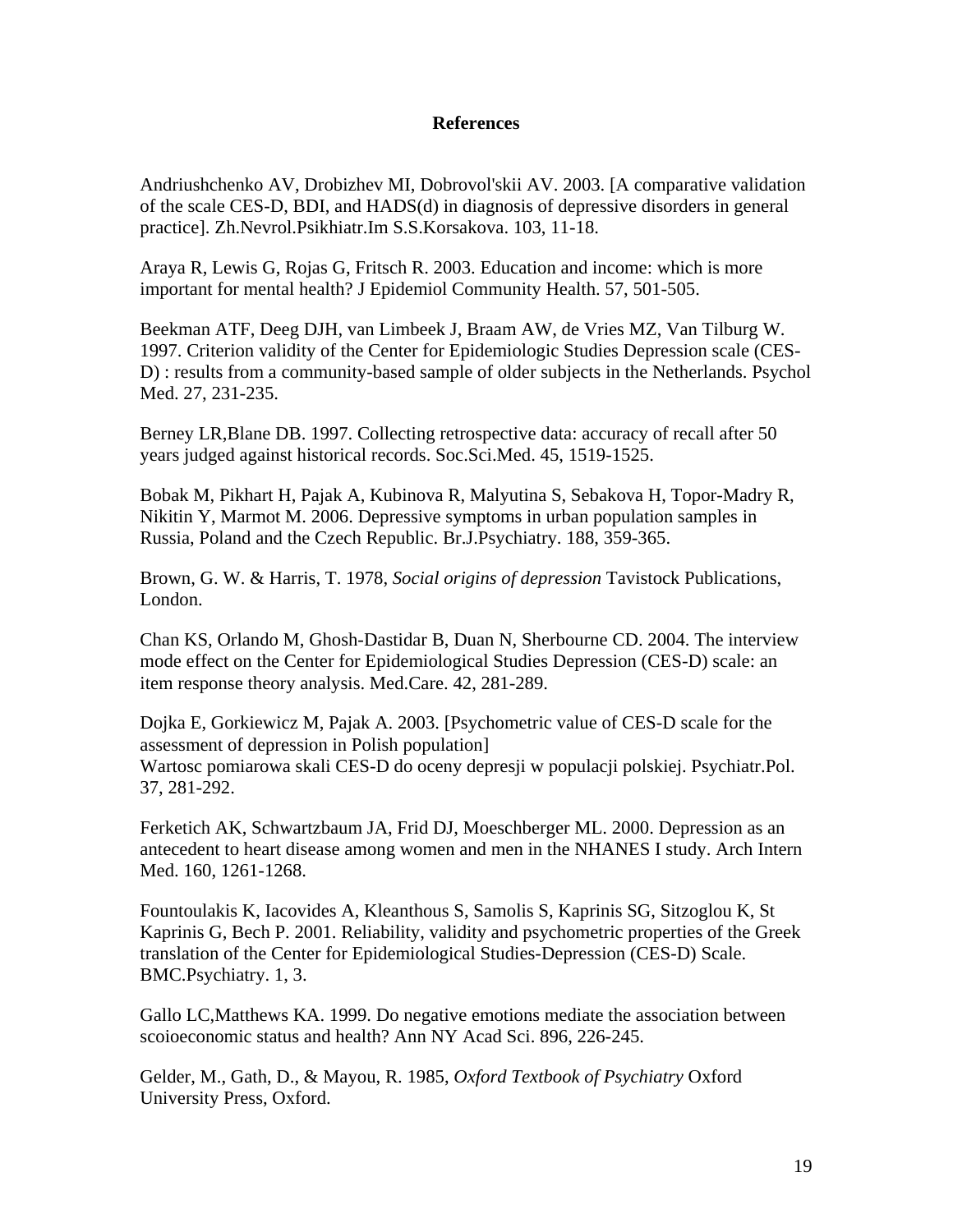Gilman SE, Kawachi I, Fitzmaurice GM, Buka SL. 2002. Socioeconomic status in childhood and the lifetime risk of major depression. Int.J.Epidemiol. 31, 359-367.

Hallqvist J, Lynch J, Bartley M, Lang T, Blane D. 2004. Can we disentangle life course processes of accumulation, critical period and social mobility? An analysis of disadvantaged socio-economic positions and myocardial infarction in the Stockholm Heart Epidemiology Program. Soc.Sci.Med. 58, 1555-1562.

Kessler RC, Davis CG, Kendler KS. 1997. Childhood adversity and adult psychiatric disorder in the US National Comorbidity Survey. Psychol.Med. 27, 1101-1119.

Kessler RC, McGonagle KA, Zhao S, Nelson CB, Hughes M, Eshleman S, Wittchen HU, Kendler KS. 1994. Lifetime and 12-month prevalence of DSM-lII-R psychiatric disorders in the United States. Arch Gen Psychiatry. 51, 8-19.

Kim E, Jo SA, Hwang JY, Shin C, Kim DK, Woo EK, Kim SS, Shin KR, Jo I. 2005. A survey of depressive symptoms among South Korean adults after the Korean financial crisis of late 1997: prevalence and correlates. Ann.Epidemiol. 15, 145-152.

Kuehner C. 2003. Gender differences in unipolar depression: an update of epidemiological findings and possible explanations. Acta psychiatr.scand. 108, 163-174.

Kuh D, Head J, Hardy R, Wadsworth M. 1997. The influence of education and family background on women's earnings in midlife: evidence from a British national cohort study. Br J Sociol Educ. 18, 385-405.

Kuh D,Wadsworth M. 1991. Childhood influences on adult male earnings in a longitudinal study. Br J Sociol. 42, 537-555.

Lewis G, Bebbington P, Brugha T, Farrell M, Gill B, Jenkins R, Meltzer H. 1998. Socioeconomic status, standard of living, and neurotic disorder. Lancet. 352, 605-609.

Lorant V, Deliege D, Eaton W, Robert A, Philipott P, Ansseau M. 2003. Socioeconomic inequalities in depression: A meta-analysis. American Journal of Epidemiology. 157, 98- 112.

Lundberg O. 1993. The impact of childhood living conditions on illness and mortality in adulthood. Soc.Sci.Med. 36, 1047-1052.

Lyness JM, Noel TK, Cox C, King DA, Conwell Y, Caine ED. 1997. Screening for depression in elderly primary care patients. Arch Intern Med. 157, 449-454.

Marmot M,Bobak M. 2005. Social and economic changes and health in Europe East and West. European Review. 13, 15-31.

Miech RA, Eaton WW, Brennan K. 2005. Mental health disparities across education and sex: a prospective analysis examining how they persist over the life course. J.Gerontol.B Psychol.Sci.Soc.Sci. 60 Spec No 2, 93-98.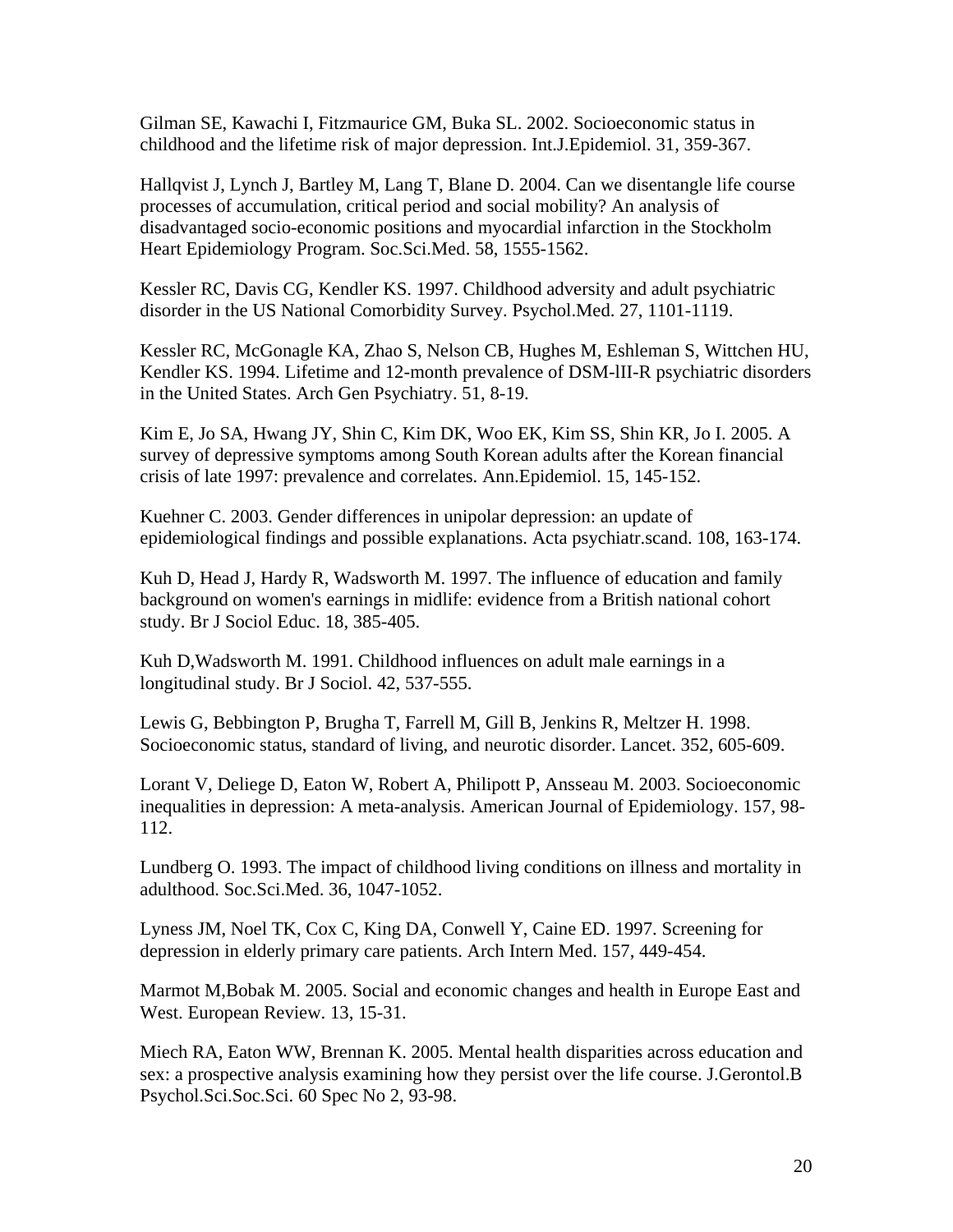Murray CJL,Lopez AD. 1997. Alternative projections of mortality and disability by cause 1990-2020: global burden of disease study. Lancet. 349, 1498-1504.

Naess O, Hernes FH, Blane D. 2006. Life-course influences on mortality at older ages: Evidence from the Oslo Mortality Study. Social Science & Medicine. 62, 329-336.

Nicholson A, Bobak M, Murphy M, Rose R, Marmot M. 2005. Socio-economic influences on self-rated health in Russian men and women--a life course approach. Soc.Sci.Med. 61, 2345-2354.

Osecka, L. 1999, *Skala deprese CES-D - psychometricka analyza (Depression scale CES-D: psychometric analysis)* Czech Academy of Sciences, Brno.

Peasey A, Bobak M, Kubinova R, Malyutina S, Pajak A, Tamosiunas A, Pikhart H, Nicholson A, Marmot M. 2006. Determinants of cardiovascular disease and other noncommunicable diseases in Central and Eastern Europe: rationale and design of the HAPIEE study. BMC Public Health. 6, 255.

Penninx BWJH, Geerlings SW, Deeg DJH, van Eijk JTM, Van Tilburg W, Beekman TF. 1999. Minor and major depression and the risk of death in older persons. Archives of General Psychiatry. 56, 889-895.

Power C, Hertzman C, Matthews S, Manor O. 1997. Social differences in health: lifecycle effects between ages 23 and 33 in the 1958 British birth cohort. Am.J.Public Health. 87, 1499-1503.

Radloff LS. 1977. The CES-D scale: A self-report depression scale for research in the general population. Applied Psychological Measurement. 1, 385-401.

Roberts RE,Vernon SW. 1983. The Center for Epidemiologic Studies Depression scale: its use in a community sample. Am J Psychiatry. 140, 41-46.

Ross CE,Mirowsky J. 2006. Sex differences in the effect of education on depression: Resource multiplication or resource substitution? Soc.Sci.Med. 63, 1400-1413.

Watson D,Clark LA. 1984. Negative affectivity; the disposition to experience aversive emotional states. Psychological Bulletin. 96, 465-490.

Weich S, Blanchard M, Prince M, Burton E, Erens B, Sproston K. 2002. Mental health and the built environment: cross-sectional survey of individual and contextual risk factors for depression. Br.J.Psychiatry. 180, 428-433.

Weissman MM, Bland RC, Canino GJ, Faravelli C, Greenwald S, Hwu HG, Joyce PR, Karam EG, Lee CK, Lellouch J, Lepine JP, Newman SC, Rubio-Stipec M, Wells JE, Wickramaratne PJ, Wittchen H, Yeh EK. 1996. Cross-national epidemiology of major depression and bipolar disorder. JAMA. 276, 293-299.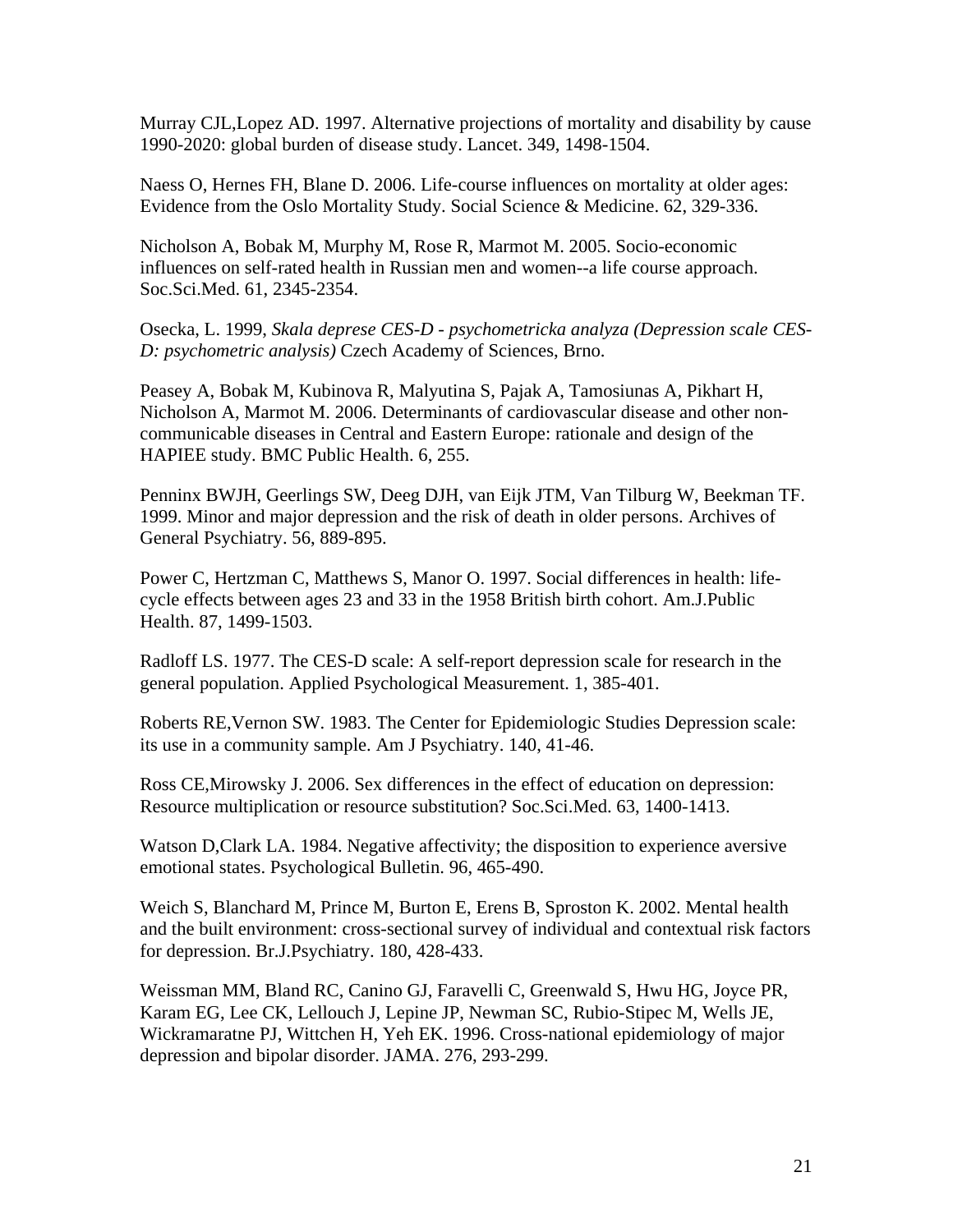Weissman MM, Leaf PJ, Holzer CE, III, Myers JK, Tischler GL. 1984. The epidemiology of depression. An update on sex differences in rates. J.Affect.Disord. 7, 179-188.

Zunzunegui MV, Beland F, Otero A. 2001. Support from children, living arrangements, self-rated health and depressive symptoms of older people in Spain. International journal of epidemiology. 30, 1090-1099.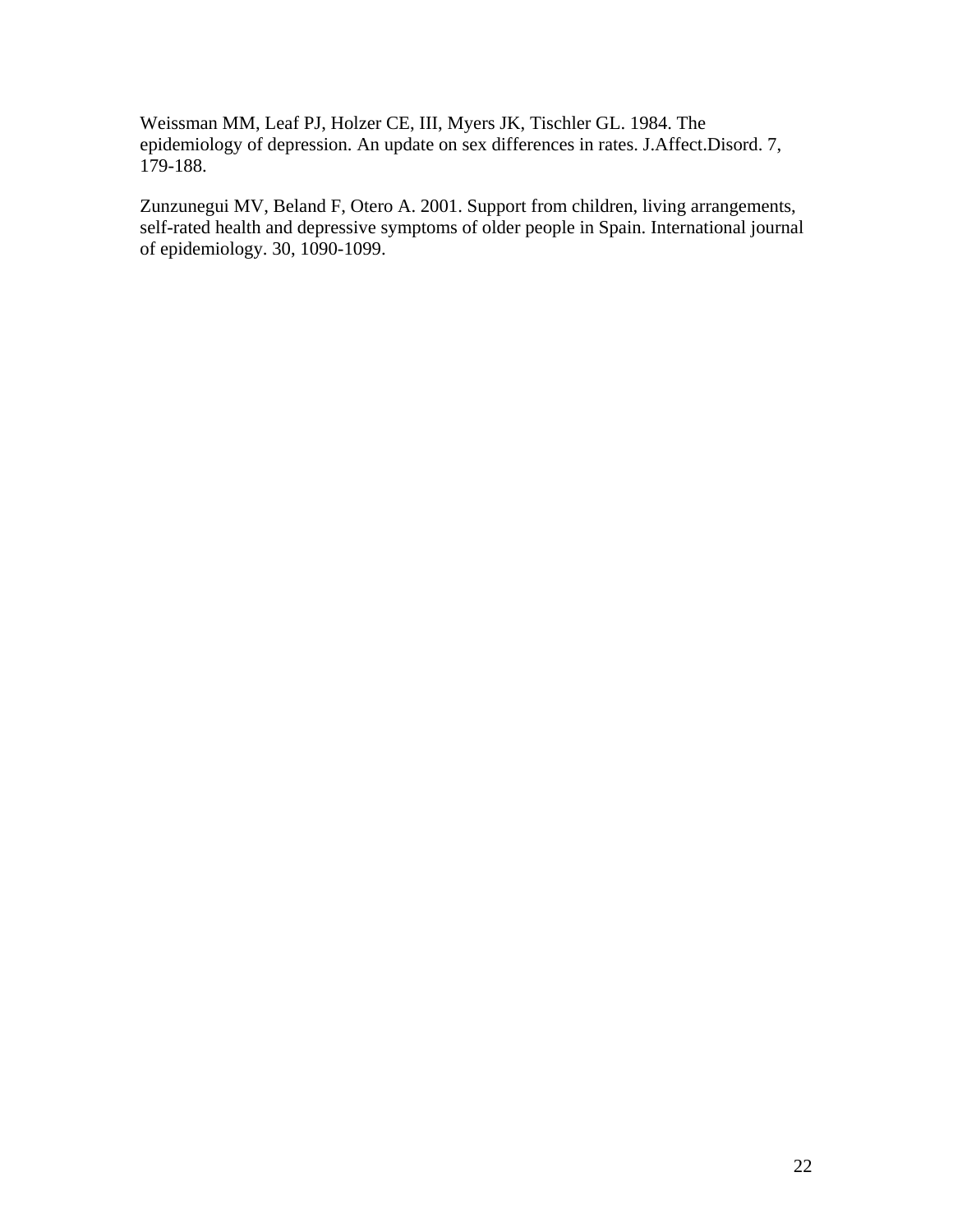| Table 1. Numbers of subjects, prevalence and odds ratio [95% confidence interval] |
|-----------------------------------------------------------------------------------|
| of depressive symptoms by childhood circumstances, own education and adult        |
| conditions in men, by country.                                                    |

|                               | <b>Russia</b> |        | <b>Poland</b>                                         |             |            | <b>Czech Republic</b>      |           |             |                            |
|-------------------------------|---------------|--------|-------------------------------------------------------|-------------|------------|----------------------------|-----------|-------------|----------------------------|
|                               | $\mathbf N$   |        | Depr. Odds Ratio                                      | $\mathbf N$ |            | Depr. Odds Ratio           | ${\bf N}$ |             | Depr. Odds Ratio           |
|                               |               | $16+$  | (age adjusted)                                        |             | $16+$      | (age adjusted)             |           | 16%         | (age adjusted)             |
|                               |               | (%)    |                                                       |             | (%)        |                            |           | (%)         |                            |
| Overall                       | 3104 15.0     |        | $\sim$                                                | 5114 20.4   |            | $\sim$ $-$                 | 3835 14-1 |             | $\sim$                     |
| Childhood disadvantage        |               |        |                                                       |             |            |                            |           |             |                            |
| Amenities score tertile       |               |        |                                                       |             |            |                            |           |             |                            |
| Top                           | 586           | $12-1$ | 1                                                     | 1624 180    |            | 1                          | 1520 13.5 |             | 1                          |
| Mid                           | 948           | 15.6   | $1.24$ [0.91-1.70]                                    | 1334 184    |            | $1.10$ [0.91-1.33]         | 1066 12.3 |             | $1.03$ [0.86-1.32]         |
| <b>Bottom</b>                 | 1550 15-7     |        | $1.17$ [0.86-1.59]                                    | 2015 23.1   |            | $1.53$ [ $1.29 - 1.83$ ]   | 1091 15.2 |             | $1.36$ [ $1.06 - 1.74$ ]   |
| Linear                        |               |        | $1.03$ [0.97-1.11]                                    |             |            | $1.11$ [1.07-1.16]         |           |             | $1.11$ [1.03-1.20]         |
| (per 1 unit decrease)         |               |        |                                                       |             |            |                            |           |             |                            |
| Father's education            |               |        |                                                       |             |            |                            |           |             |                            |
| Primary / above               | 2490 13.8     |        | -1                                                    | 4609 19.8   |            | $\mathbf{1}$               |           |             |                            |
| Less than primary             | 324           | 18.5   | $1.37$ [ $1.00 - 1.86$ ]                              | 454         | 26.9       | $1.56$ [ $1.25-1.95$ ]     | N/A       |             |                            |
| Height (per SD decrease)      |               |        | $0.96$ [ $0.87 - 1.07$ ]                              |             |            | $1.06$ [0.98-1.14]         |           |             | $1.01$ [0.91-1.12]         |
| <b>Own education</b>          |               |        |                                                       |             |            |                            |           |             |                            |
| University                    | 1051 144      |        | 1                                                     | 1535 16.4   |            | -1                         | 717       | $11-4$      | -1                         |
| Secondary                     | 1189 14.4     |        | $1.01$ [0.80-1.28]                                    | 1680        | $20-8$     | $1.34$ [ $1.12 - 1.60$ ]   | 1216 13.5 |             | $1.21$ [0.91-1.61]         |
| Vocational                    | 682           | $15-3$ | $1.07$ [0.81-1.40]                                    | 1407        | $21-6$     | $1.40$ [ $1.16 - 1.69$ ]   | 1663      | $14-6$      | $1.32$ [ $1.01 - 1.72$ ]   |
| Primary /less                 | 182           | $21-4$ | $1.44$ [0.97-2.16]                                    | 488         | $28 - 1$   | $2.04$ [1.60-2.60]         | 220       | $21-4$      | $2.16$ [1.45-3.21]         |
| Linear                        |               |        | $1.08$ [0.97-1.21]                                    |             |            | $1.22$ [1.14-1.31]         |           |             | $1.20$ [1.08-1.34]         |
| (per 1 unit decrease)         |               |        |                                                       |             |            |                            |           |             |                            |
| <b>Adult disadvantage</b>     |               |        |                                                       |             |            |                            |           |             |                            |
| <b>Financial difficulties</b> |               |        |                                                       |             |            |                            |           |             |                            |
| No /sometimes                 | 2365 10.4     |        | $\overline{1}$                                        | 4321 17.1   |            | $\overline{1}$             | 3473 12-2 |             | $\overline{1}$             |
| Always /often                 | 738           |        | 29.5 3.51 [2.85-4.33]                                 | 782         | 39.0       | $3.08$ [2.61-3.63]         | 336       | $31-6$      | $3.30$ [2.56-4.24]         |
| Household items tertile       |               |        |                                                       |             |            |                            |           |             |                            |
| Top                           | 1344 11.5     |        | $\mathbf{1}$                                          | 1958 13.9   |            | $\mathbf{1}$               | 1055 9.6  |             | 1                          |
| Mid                           | 1073          | $12-7$ | $1.09$ [0.85-1.40]                                    | 2245        | $20-1$     | $1.60$ [ $1.36-1.89$ ]     | 1689      | 12.8        | $1.45$ [1.13-1.87]         |
| <b>Bottom</b>                 | 677           | 25.6   | 2.53 [1.97-3.25]                                      | 849         | $36 - 0$   | 3.73 [3.07-4.52]           | 868       | 20.9        | $2.69$ [ $2.06 - 3.52$ ]   |
| Linear                        |               |        | $1.19$ [1.13-1.24]                                    |             |            | $1.25$ [1.21-1.30]         |           |             | $1.20$ [1.15-1.26]         |
| (per 1 unit decrease)         |               |        |                                                       |             |            |                            |           |             |                            |
| Any current disadvantage      |               |        |                                                       |             |            |                            |           |             |                            |
| No                            | 1997 9.4      |        | 1                                                     |             | 3746 150 1 |                            |           | 2778 11.3 1 |                            |
| Yes                           |               |        | 1106 25.1 3.16 [2.57-3.89]                            |             |            | 1361 35.6 3.16 [2.74-3.64] |           |             | 1048 21.3 2.17 [1.80-2.63] |
|                               |               |        | Depressive symptoms = score of 16 or above on CESD-20 |             |            |                            |           |             |                            |

Childhood amenities : cold water tap , hot water tap, radio, fridge, kitchen, toilet.

Household items: microwave, dishwasher, washing machine, colour TV, car, freezer, cottage, satellite TV, video recorder, camcorder, mobile phone, telephone.

Any adult disadvantage : bottom tertile household amenities or financial difficulties always/often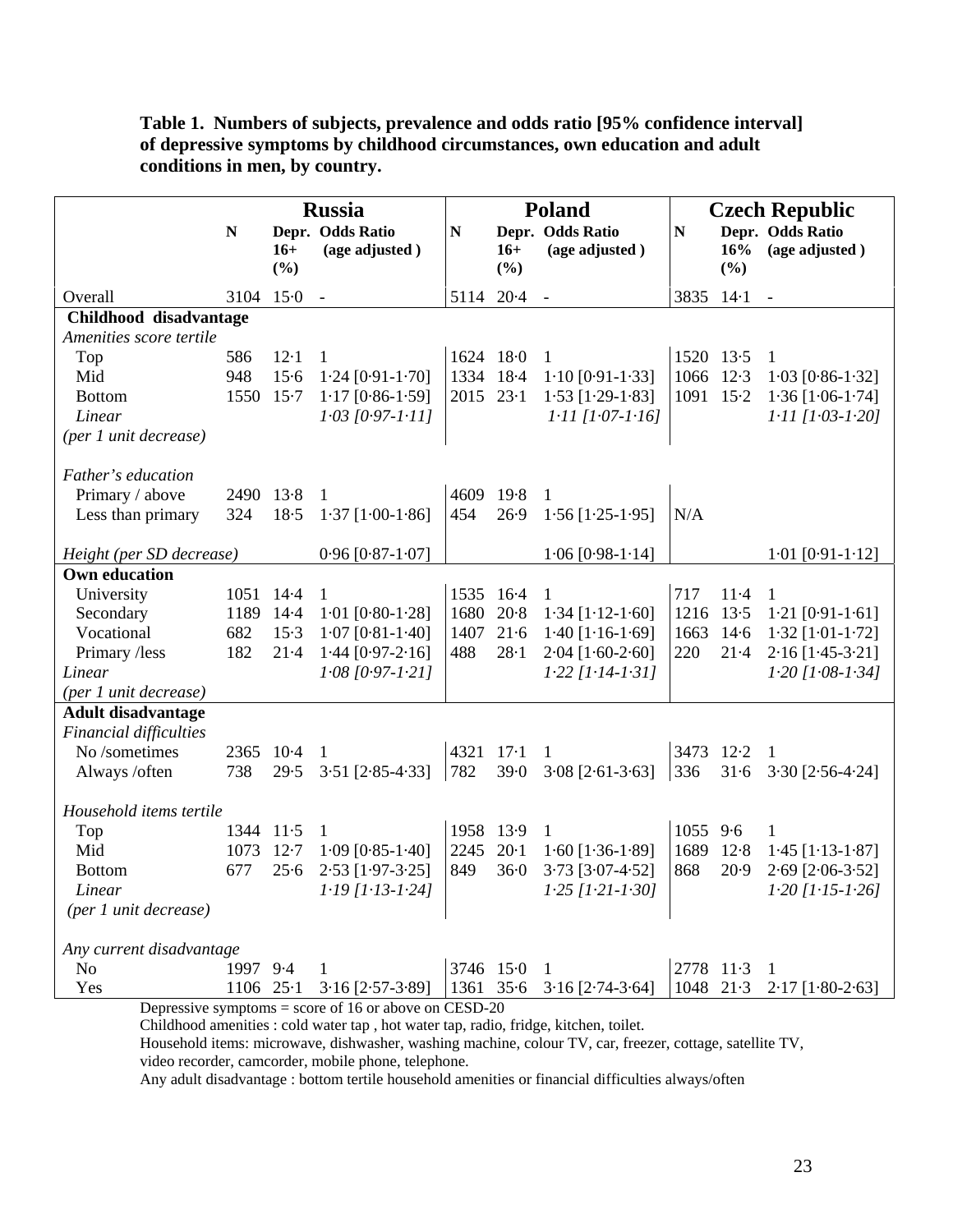| Table 2. Numbers of subjects, prevalence and odds ratio [95% confidence interval] |
|-----------------------------------------------------------------------------------|
| of depressive symptoms by childhood circumstances, own education and adult        |
| conditions in women, by country.                                                  |

|                                                   | <b>Russia</b> |       | Poland                     |           |           | <b>Czech Republic</b>    |             |          |                          |
|---------------------------------------------------|---------------|-------|----------------------------|-----------|-----------|--------------------------|-------------|----------|--------------------------|
|                                                   | $\mathbf N$   |       | Depr. Odds Ratio           | ${\bf N}$ |           | Depr. Odds Ratio         | $\mathbf N$ |          | Depr Odds Ratio          |
|                                                   |               | $16+$ | (age adjusted)             |           | $16+$     | (age adjusted)           |             |          | $16 + .$ (age adjusted)  |
|                                                   |               | (%)   |                            |           | (%)       |                          |             | (%)      |                          |
| Overall                                           | 3805 33.7     |       | $\sim$                     | 5379 32.9 |           | $\sim$                   | 4398        | $24-1$   | $\sim$                   |
| Childhood disadvantage<br>Amenities score tertile |               |       |                            |           |           |                          |             |          |                          |
|                                                   | 682           | 27.7  |                            | 1858 30-1 |           |                          | 1814 21.4   |          |                          |
| Top<br>Mid                                        | 1356 33.5     |       | 1                          | 1447 32.6 |           | 1                        | 1218 21.4   |          | -1                       |
|                                                   |               |       | $1.25$ [1.01-1.53]         |           |           | $1.14$ [0.98-1.33]       |             |          | 1.13 [0.93-1.37]         |
| <b>Bottom</b>                                     | 1751 35.8     |       | $1.29$ [ $1.04 - 1.60$ ]   | 1922 35.0 |           | $1.28$ [1.11-1.49]       | 1146 29.2   |          | $1.73$ [1.43-2.10]       |
| Linear                                            |               |       | $1.08$ [1.03-1.13]         |           |           | $1.07$ [1.04-1.11]       |             |          | $1.19$ [1.12-1.26]       |
| (per 1 unit decrease)                             |               |       |                            |           |           |                          |             |          |                          |
| Father's education                                |               |       |                            |           |           |                          |             |          |                          |
| Primary / above                                   | 2983 31.7     |       | 1                          | 4855      | 31.9      | $\overline{1}$           |             |          |                          |
| Less than primary                                 | 439           | 41.2  | $1.43$ [1.16-1.76]         | 454       | 41.6      | $1.54$ [1.26-1.88]       | N/A         |          |                          |
|                                                   |               |       |                            |           |           |                          |             |          |                          |
| Height (per SD decrease)                          |               |       | $0.99$ [0.92-1.06]         |           |           | $1.06$ [ $1.00 - 1.13$ ] |             |          | $1.04$ [0.96-1.13]       |
| <b>Own education</b>                              |               |       |                            |           |           |                          |             |          |                          |
| University                                        | 1055 28.5     |       | 1                          | 1451 26.1 |           | $\mathbf{1}$             | 454         | $16-7$   | $\mathbf{1}$             |
| Secondary                                         | 1377 36.5     |       | 1.41 $[1.19-1.68]$         | 2371      | 33.0      | $1.40$ [ $1.21 - 1.62$ ] | 1813        | $21 - 7$ | $1.34$ [ $1.03 - 1.77$ ] |
| Vocational                                        | 1146 33.2     |       | $1.25$ [ $1.04 - 1.50$ ]   | 817       | 35.6      | $1.57$ [ $1.30-1.89$ ]   | 1342        | 25.9     | $1.71$ [ $1.30 - 2.25$ ] |
| Primary /less                                     | 227           | 42.7  | $1.63$ [ $1.20-2.21$ ]     | 734       | 42.5      | $2.14$ [1.77-2.60]       | 777         | $30 - 6$ | $2.17[1.62-2.91]$        |
| Linear                                            |               |       | $1.12$ [1.04-1.21]         |           |           | $1.27$ [1.20-1.34]       |             |          | $1.28$ [1.19-1.39]       |
| (per 1 unit decrease)                             |               |       |                            |           |           |                          |             |          |                          |
| <b>Adult disadvantage</b>                         |               |       |                            |           |           |                          |             |          |                          |
| <b>Financial difficulties</b>                     |               |       |                            |           |           |                          |             |          |                          |
| No /sometimes                                     | 2151 25.0     |       | 1                          | 4165 27.3 |           | 1                        | 3780 21.4   |          | 1                        |
| Always /often                                     | 1654 44.9     |       | $2.39$ [ $2.08 - 2.75$ ]   | 1202 52.3 |           | 2.92 [2.56-3.34]         | 607         | 40.9     | $2.54$ [ $2.12 - 3.05$ ] |
|                                                   |               |       |                            |           |           |                          |             |          |                          |
| Household items tertile                           |               |       |                            |           |           |                          |             |          |                          |
| Top                                               | 1183 28.3     |       | -1                         | 1482 23.8 |           | $\mathbf{1}$             | 885         | $17-0$   | $\mathbf{1}$             |
| Mid                                               | 1289 30.3     |       | $1.07$ [0.90-1.28]         | 2497 31.9 |           | $1.57$ [ $1.35-1.82$ ]   | 1952 22.6   |          | $1.48$ [ $1.20 - 1.82$ ] |
| <b>Bottom</b>                                     | 1326 41.9     |       | $1.71$ [1.44-2.04]         | 1315 44.8 |           | $2.83$ [ $2.39 - 3.35$ ] | 1313 30.8   |          | 2.31 [1.85-2.87]         |
| Linear                                            |               |       | $1.12$ [1.08-1.16]         |           |           | $1.21$ [ $1.18 - 1.24$ ] |             |          | $1.16$ [1.12.1.20]       |
| (per 1 unit decrease)                             |               |       |                            |           |           |                          |             |          |                          |
|                                                   |               |       |                            |           |           |                          |             |          |                          |
| Any current disadvantage                          |               |       |                            |           |           |                          |             |          |                          |
| N <sub>o</sub>                                    | 1615 24.0     |       | 1                          | 3354 25.2 |           | 1                        | 2784 19.7   |          | 1                        |
| Yes                                               |               |       | 2190 40.8 2.11 [1.82-2.43] |           | 2016 45.7 | $2.53$ [ $2.24 - 2.85$ ] | 1610 31.8   |          | 1.92 [1.67-2.22]         |

Depressive symptoms = score of 16 or above on CESD-20

Childhood amenities : cold water tap , hot water tap, radio, fridge, kitchen, toilet.

Household items: microwave, dishwasher, washing machine, colour TV, car, freezer, cottage, satellite TV, video recorder, camcorder, mobile phone, telephone.

Any adult disadvantage : bottom tertile household amenities or financial difficulties always/often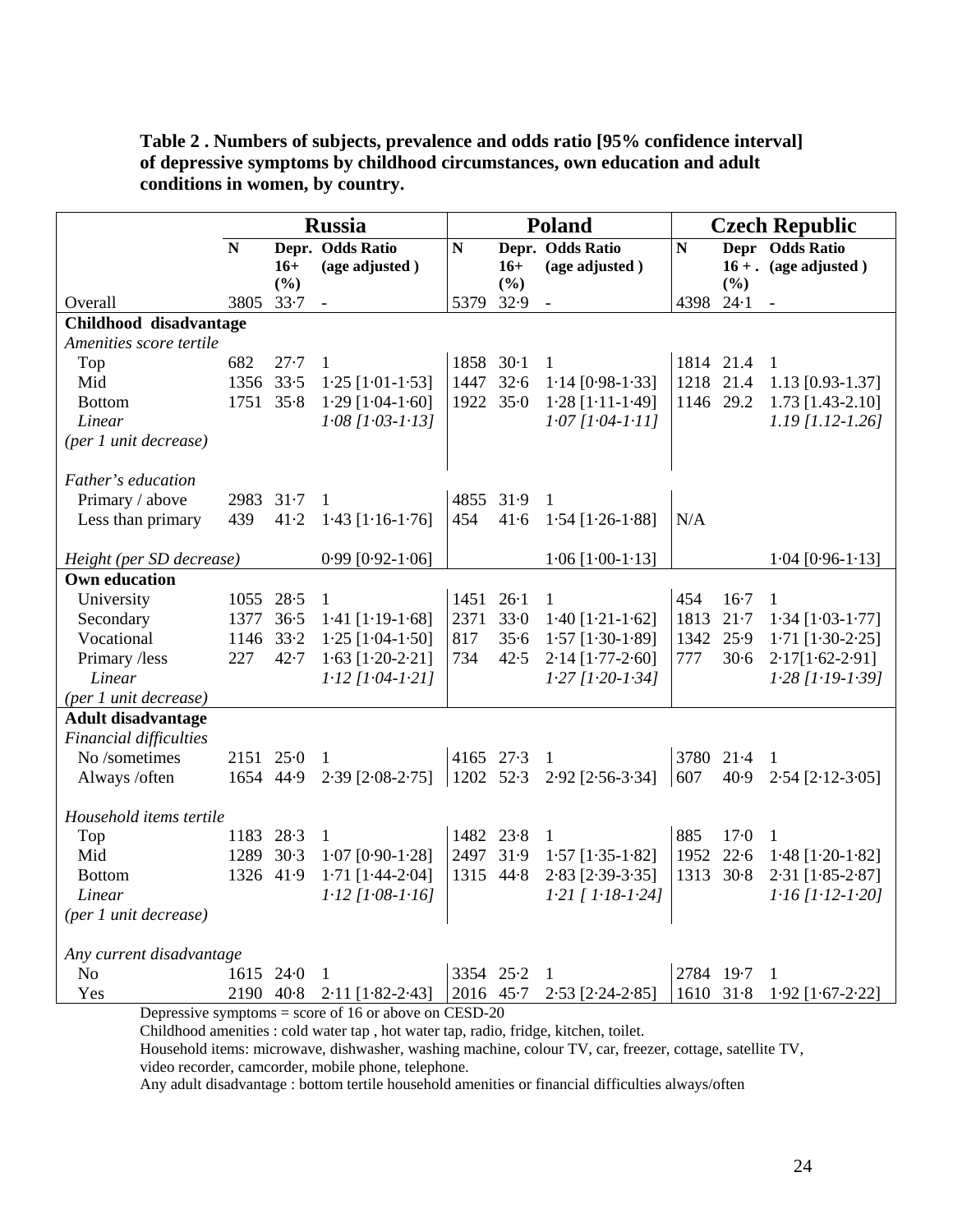**Table 3: Odds ratio [95% confidence interval] of depressive symptoms by social predictors from different phases of the lifecourse, by sex and country.** 

|                                    | <b>Individual models with</b> | <b>Single model</b>      | <b>Single model including all</b> |  |  |  |  |  |
|------------------------------------|-------------------------------|--------------------------|-----------------------------------|--|--|--|--|--|
| <b>Social predictors</b>           | each social predictor         | including all 3          | 3 social predictors,              |  |  |  |  |  |
|                                    | alone, adjusted for age       | social predictors,       | adjusted for age + marital        |  |  |  |  |  |
|                                    |                               | adjusted for age         | status                            |  |  |  |  |  |
|                                    | Men – Russia n=3084           |                          |                                   |  |  |  |  |  |
| Bottom tertile childhood amenities | $1.00$ [0.81-1.24]            | $0.90$ [0.72-1.12]       | $0.89$ [0.72-1.11]                |  |  |  |  |  |
| Low education                      | $1.13$ [0.91-1.40]            | $1.03$ [0.83-1.29]       | $1.04$ [0.83-1.31]                |  |  |  |  |  |
| Adult any disadvantage             | $3.14$ [ $2.55 - 3.86$ ]      | $3.16$ [ $2.56-3.90$ ]   | $3.04$ [2.46-3.76]                |  |  |  |  |  |
|                                    | Men - Poland $n=4955$         |                          |                                   |  |  |  |  |  |
| Bottom tertile childhood amenities | $1.47$ [ $1.27 - 1.70$ ]      | $1.36$ [1.17-1.60]       | $1.39$ [1.18-1.63]                |  |  |  |  |  |
| Low education                      | $1.30$ [1.13-1.50]            | $0.93$ [0.80-1.09]       | $0.94$ [0.80-1.10]                |  |  |  |  |  |
| Adult any disadvantage             | $3.11$ [ $2.68-3.60$ ]        | $3.08$ [ $2.65 - 3.58$ ] | 2.86 [2.44-3.37]                  |  |  |  |  |  |
|                                    | Men- Czech Republic n=3650    |                          |                                   |  |  |  |  |  |
| Bottom tertile childhood amenities | $1.36$ [ $1.09-1.69$ ]        | $1.28$ [1.03-1.60]       | $1.29$ [1.03-1.61]                |  |  |  |  |  |
| Low education                      | $1.23$ [1.02-1.49]            | $1.03$ [0.85-1.26]       | $1.04$ [0.85-1.26]                |  |  |  |  |  |
| Adult any disadvantage             | $2.12$ [1.73-2.58]            | $2.06$ [1.68-2.53]       | $1.94$ [ $1.57 - 2.40$ ]          |  |  |  |  |  |
| Women - Russia n=3789              |                               |                          |                                   |  |  |  |  |  |
| Bottom tertile childhood amenities | $1.09$ [0.94-1.27]            | $1.02$ [0.88-1.19]       | $1.02$ [0.88-1.19]                |  |  |  |  |  |
| Low education                      | $1.06$ [0.92-1.22]            | $1.03$ [0.89-1.18]       | $1.03$ [0.89-1.19]                |  |  |  |  |  |
| Adult any disadvantage             | $2.11$ [1.82-2.44]            | $2.10$ [1.82-2.43]       | $2.03$ [1.75-2.35]                |  |  |  |  |  |
|                                    | Women - Poland n=5207         |                          |                                   |  |  |  |  |  |
| Bottom tertile childhood amenities | $1.21$ [1.06-1.37]            | $1.04$ [0.91-1.19]       | $1.05$ [0.92-1.20]                |  |  |  |  |  |
| Low education                      | $1.48$ [ $1.30 - 1.67$ ]      | $1.22$ [1.06-1.40]       | $1.22$ [1.07-1.41]                |  |  |  |  |  |
| Adult any disadvantage             | 2.49 [2.21-2.81]              | $2.39$ [ $2.12 - 2.71$ ] | $2.31$ [ $2.03 - 2.62$ ]          |  |  |  |  |  |
| Women - Czech Republic n=4156      |                               |                          |                                   |  |  |  |  |  |
| Bottom tertile childhood amenities | $1.63$ [1.38-1.92]            | $1.47$ [ $1.24 - 1.75$ ] | $1.46$ [ $1.23 - 1.73$ ]          |  |  |  |  |  |
| Low education                      | $1.46$ [ $1.26 - 1.68$ ]      | $1.23$ [1.05-1.43]       | $1.24$ [1.06-1.44]                |  |  |  |  |  |
| Adult any disadvantage             | $1.91$ $[1.65-2.22]$          | $1.79$ $[1.53-2.08]$     | $1.64$ [1.40-1.94]                |  |  |  |  |  |

Low education = primary /vocational education

Adult disadvantage = either financial difficulties or bottom tertile of household items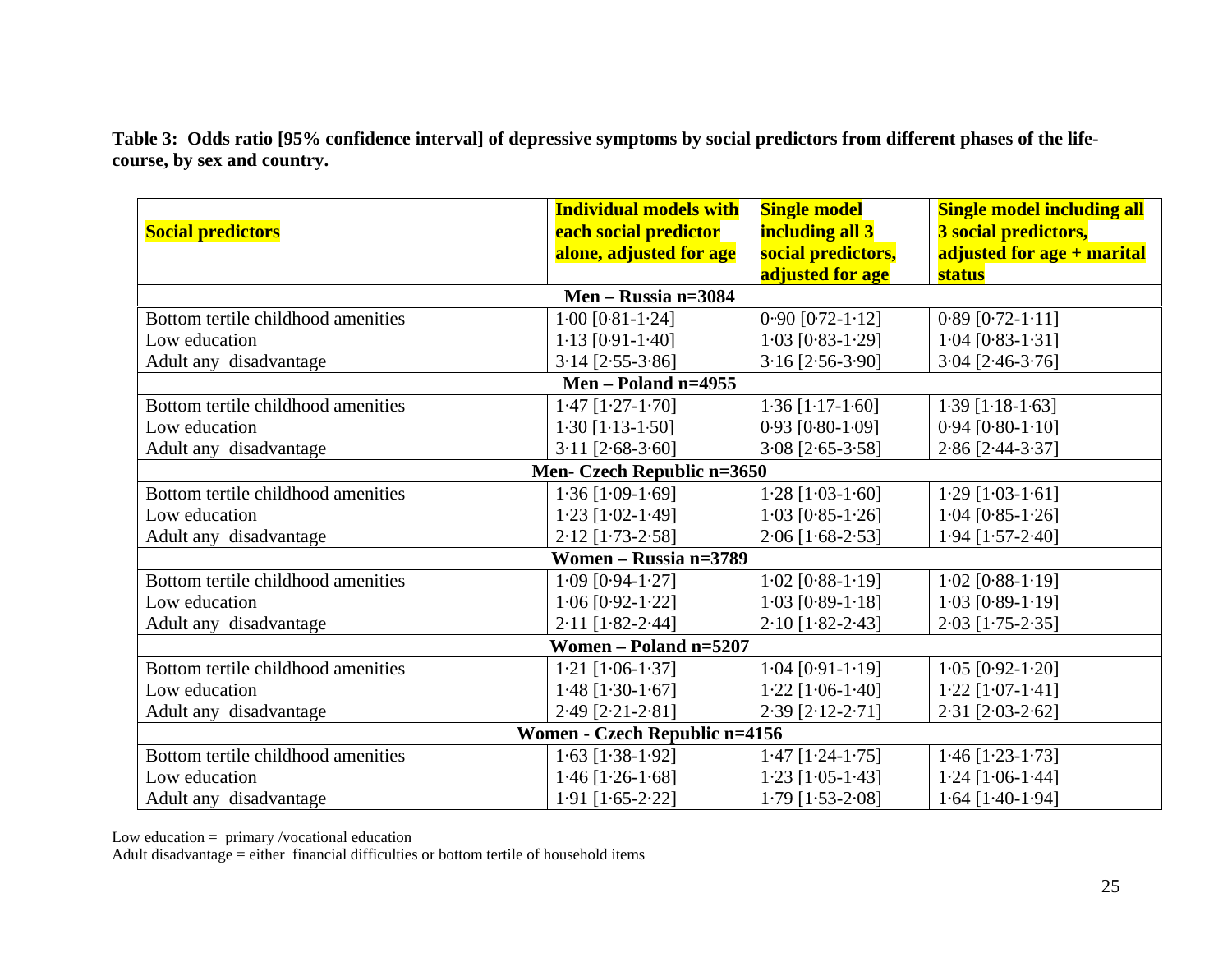| <b>Childhood</b>                   | Low                  | <b>Adult</b>          | Group      | <b>Depressed</b> | OR [95% CI]              |
|------------------------------------|----------------------|-----------------------|------------|------------------|--------------------------|
| disadvantage                       | education            | disadvantage          | @          | (%)              | (age-adjusted)           |
|                                    |                      | <b>Russia</b>         |            |                  |                          |
|                                    | N <sub>0</sub>       | No $(n=845,73\%)$     | cea        | 9.4              | 1                        |
| N <sub>0</sub>                     | $(n=1161, 76\%)$     | Yes $(n=316, 27%)$    | ceA        | $26-3$           | 3.38 [2.40-4.77]         |
| $(n=1534, 50\%)$                   | Yes                  | No $(n=255, 68\%)$    | cEa        | 9.4              | $0.99$ [ $0.61 - 1.61$ ] |
|                                    | $(n=373, 24\%)$ ***  | Yes $(n=118, 32\%)$   | cEA        | $28 - 0$         | $3.66$ [ $2.30-5.84$ ]   |
|                                    | N <sub>o</sub>       | No $(n=654, 62\%)$    | Cea        | 9.5              | $0.98$ [0.68-1.40]       |
| Yes                                | $(n=1067, 69\%)$     | Yes (n=413, 38%)***   | <b>CeA</b> | 23.5             | 2.84 [2.02-3.98]         |
| $(n=1550,50\%)$                    | Yes                  | No $(n=234, 48\%)$    | <b>CEa</b> | 9.8              | $1.01$ [0.62-1.67]       |
|                                    | $(n=483, 31\%)$      | Yes $(n=249, 52\%)$   | <b>CEA</b> | 24.5             | 2.93 [1.98-4.34]         |
|                                    |                      | <b>Poland</b>         |            |                  |                          |
|                                    | N <sub>0</sub>       | No $(n=1793, 82\%)$   | cea        | $14-1$           | 1                        |
| N <sub>0</sub><br>$(n=2955, 60\%)$ | $(n=2175, 74\%)$     | Yes (n=382, 18%)***   | ceA        | 34.8             | $3.23$ [ $2.52 - 4.15$ ] |
|                                    | Yes                  | No $(n=484, 62\%)$    | cEa        | 12.2             | $0.83$ [ $0.61 - 1.12$ ] |
|                                    | $(n=780, 26\%)$ ***  | Yes $(n=296, 38\%)$   | cEA        | $31-1$           | 2.71 [2.05-3.59]         |
| Yes<br>$(n=2014, 40\%)$            | N <sub>0</sub>       | No $(n=750, 78\%)$    | Cea        | $16-7$           | $1.33$ [ $1.05-1.69$ ]   |
|                                    | $(n=959, 48\%)$      | Yes (n=209, 22)***    | <b>CeA</b> | 34.5             | $3.53$ [ $2.56 - 4.86$ ] |
|                                    | Yes                  | No $(n=625, 59\%)$    | <b>CEa</b> | $16-7$           | $1.29$ [ $1.00 - 1.66$ ] |
|                                    | $(n=1055, 52\%)$     | Yes $(n=430, 41\%)$   | <b>CEA</b> | $38 - 1$         | $4.11$ [3.23-5.24]       |
|                                    |                      | <b>Czech Republic</b> |            |                  |                          |
|                                    | N <sub>0</sub>       | No $(n=1188, (84%)$   | cea        | 9.8              | $\mathbf{1}$             |
| N <sub>0</sub>                     | $(n=1421, 55\%)$     | Yes (n=233, 16%)***   | ceA        | 21.9             | 2.72 [1.88-3.92]         |
| $(n=2573, 70\%)$                   | Yes                  | No $(n=765, 66\%)$    | cEa        | $11-1$           | $1.12$ [0.83-1.50]       |
|                                    | $(n=1152, 45\%)$ *** | Yes $(n=387, 33\%)$   | cEA        | 20.9             | $2.46$ [1.80-3.36]       |
|                                    | N <sub>0</sub>       | No $(n=352, 77%)$     | Cea        | $13-1$           | $1.57$ [ $1.08 - 2.27$ ] |
| Yes                                | $(n=456.42\%)$       | Yes (n=104, 22%)***   | <b>CeA</b> | 19.2             | $2.56$ [1.50-4.38]       |
| $(n=1087, 30\%)$                   | Yes                  | No $(n=365, 57%)$     | <b>CEa</b> | $13-4$           | $1.63$ [ $1.13 - 2.34$ ] |
|                                    | $(n=631, 58\%)$      | Yes $(n=266, 42\%)$   | <b>CEA</b> | 19.2             | $2.51$ [1.73-3.63]       |

**Table 4. Social disadvantage over life-course : summary trajectory groups and prevalence and age-adjusted odds ratio [95% confidence interval] of depressive symptoms in men, by country.** 

Childhood disadvantage = bottom tertile of household amenities

Low education  $=$  primary /vocational education

Adult disadvantage = either financial difficulties or bottom tertile of household items

 $\omega$  c/C = childhood disadvantage; e/E = low education; a/A = adult disadvantage; small letters /

CAPITALS = unexposed/exposed.

Chi-square test of the association between presence of childhood disadvantage and low education or between low education and presence of adult disadvantage \*\*\* p>0.01